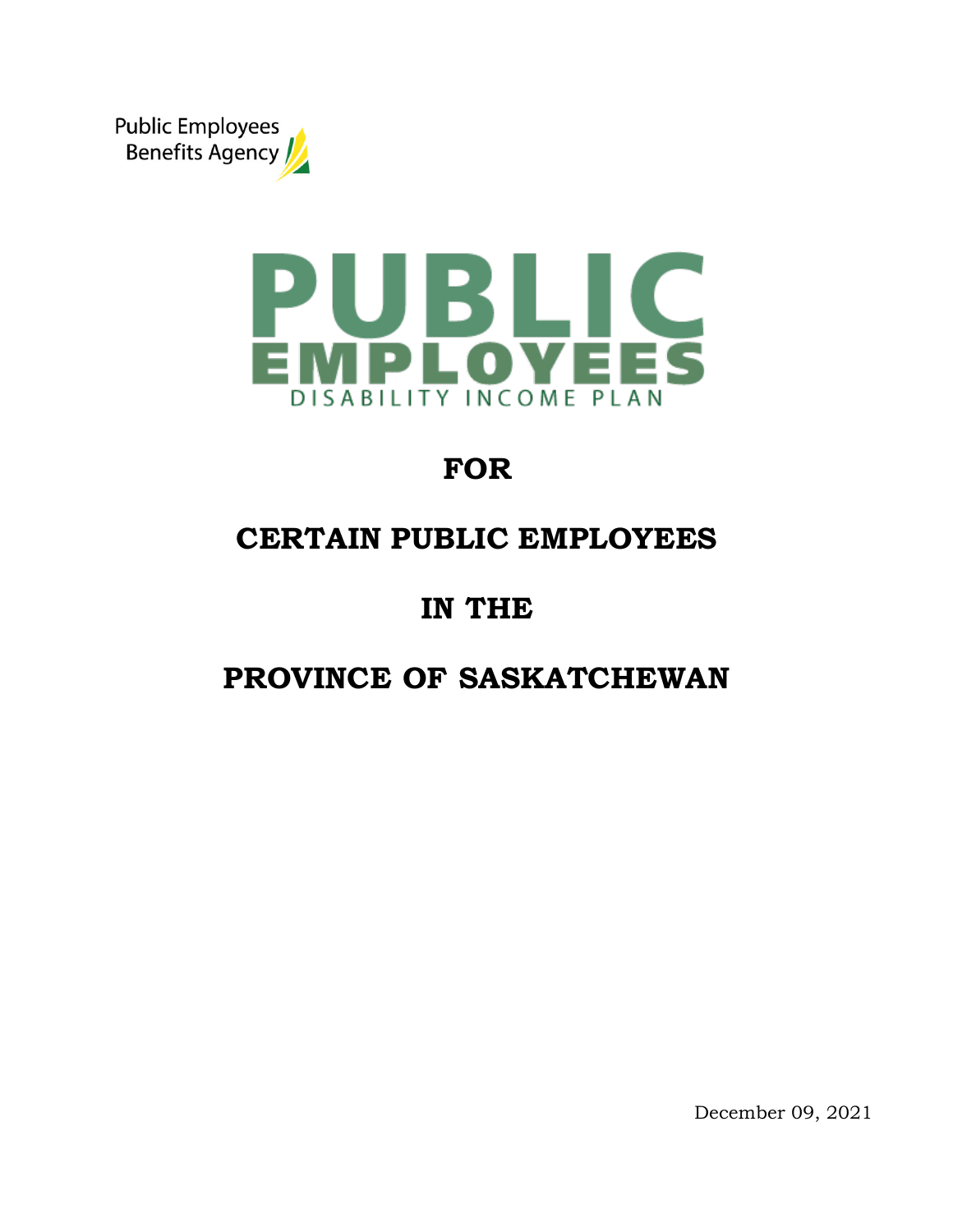## **INDEX**

| Article I    | Purpose of the Plan           | $\mathbf{1}$   |
|--------------|-------------------------------|----------------|
| Article II   | Definitions                   | $\overline{2}$ |
| Article III  | Administration                | 9              |
| Article IV   | Coverage                      | 10             |
| Article V    | Rehabilitation and Mitigation | 14             |
| Article VI   | Disability Benefits           | 15             |
| Article VII  | Premiums                      | 23             |
| Article VIII | Claims                        | 26             |
| Article IX   | Discontinuance and Amendment  | 28             |
| Article X    | Dispute Resolution            | 29             |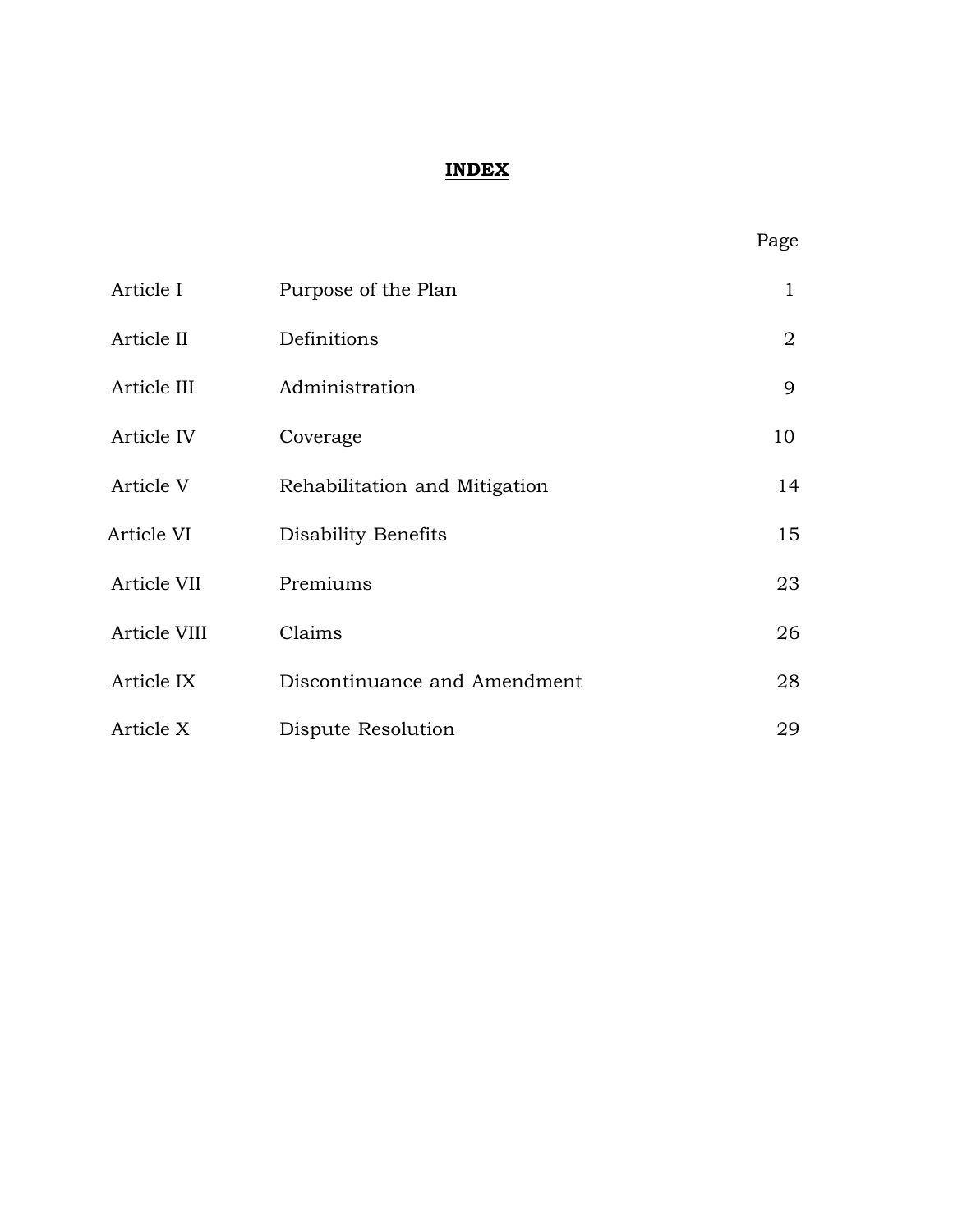#### **DISABILITY INCOME PLAN**

# **ARTICLE I PURPOSE OF THE PLAN**

1.1 The Purpose of the Plan and this document is to provide income replacement to Participating Employees who are Occupationally Disabled or Totally Disabled and where appropriate in the discretion of the Administrator, to provide rehabilitation services to such employees.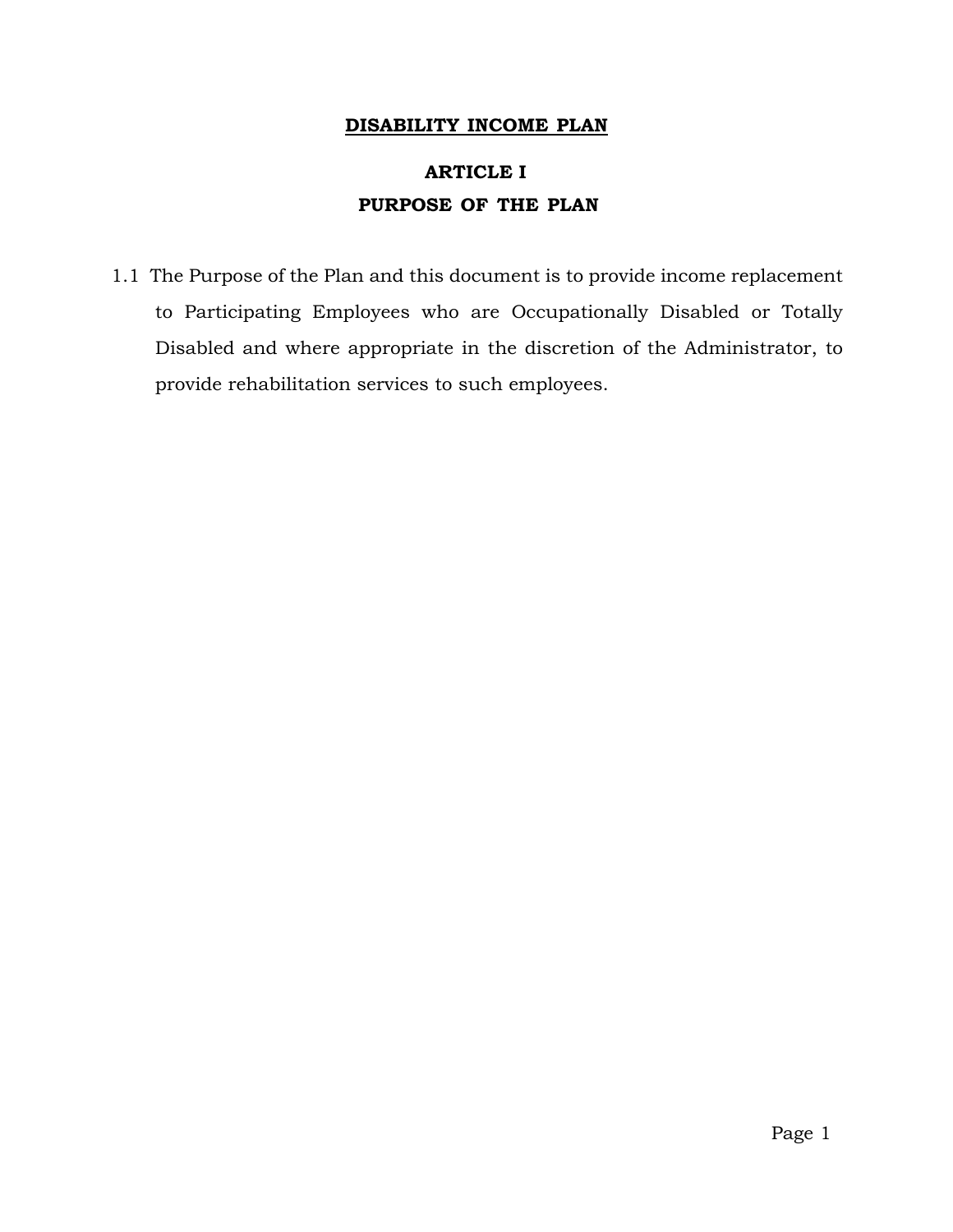## **ARTICLE II DEFINITIONS**

- 2.1 In this document the following terms shall have the following meaning:
	- a) **"Actively at Work"** in reference to a Participating Employee means that employee who performs all regular duties and works full regular hours or if on approved holidays or leave of absence with pay is capable of performing all regular duties and working full regular hours of the position provided that a Participating Employee who is on leave of absence without pay shall in no case be considered actively at work.
	- b) **"Adjudicator"** means a person or corporation which is retained by contract to administer the Plan, apply the terms thereof and provide specified services with respect thereto.
	- c) **"Administrator"** shall mean the Public Employees Benefits Agency.
	- d) **"Approved Rehabilitation Program"** means:
		- i) a program of vocational, medical or physical rehabilitation or a combination thereof whether formal or informal; or
		- ii) a period of part-time work for the purposes of rehabilitation for a period of time commencing when the Administrator and the Physician give written approval thereto and ending when such approval is withdrawn by either the Administrator or the Physician.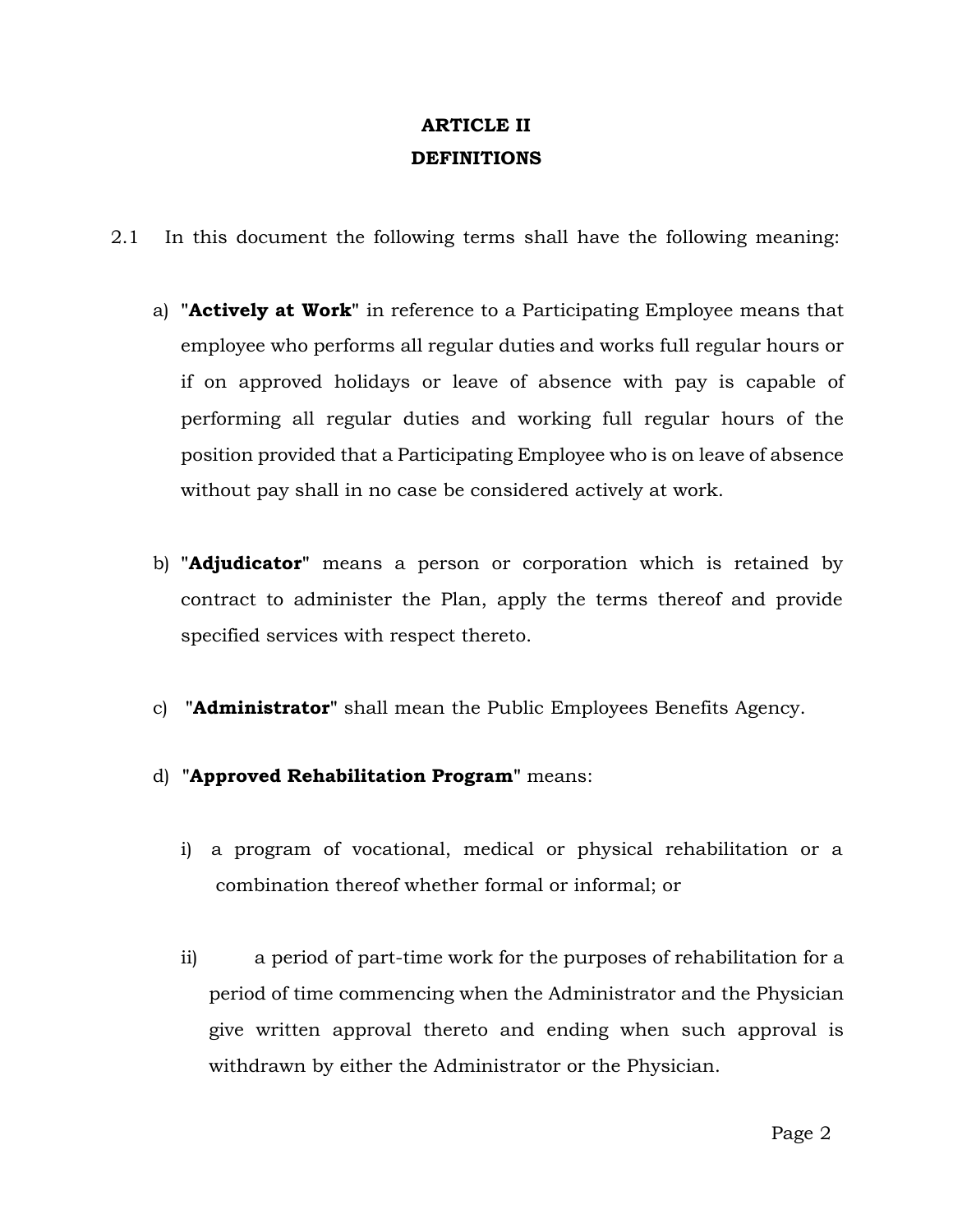- e) **"Basic salary"** shall mean:
	- i) except where otherwise stated in this Plan, a Participating Employee's regular monthly salary (whether paid as commissions or paid as earned or on a deferred basis) excluding overtime pay and any other additional compensation, provided that salary shall be averaged over the 12 month period immediately preceding the date of disability or where the time worked is less than 12 months then averaged over the number of months less than 12 actually worked.
	- ii) in the case of a Participating Employees on a leave of absence without pay immediately prior to qualifying for benefits, that employee's regular monthly salary that is received on that employee's last full day prior to the commencement of the leave.
- f) **"Definition Change Date"** means the date when a Participating Employee has received a cumulative total of 20 months of Occupational Disability Benefits within any one period of disability and as of which the date the Participating Employee must prove eligibility for Total Disability Benefits.
- g) **"DIP Council"** means the Disability Income Plan Council as constituted from time to time pursuant to the *Executive Government Administration Act*.
- h) **"Disability"** means a medically accepted disease or accidental bodily injury which prevents the Participating Employee from working.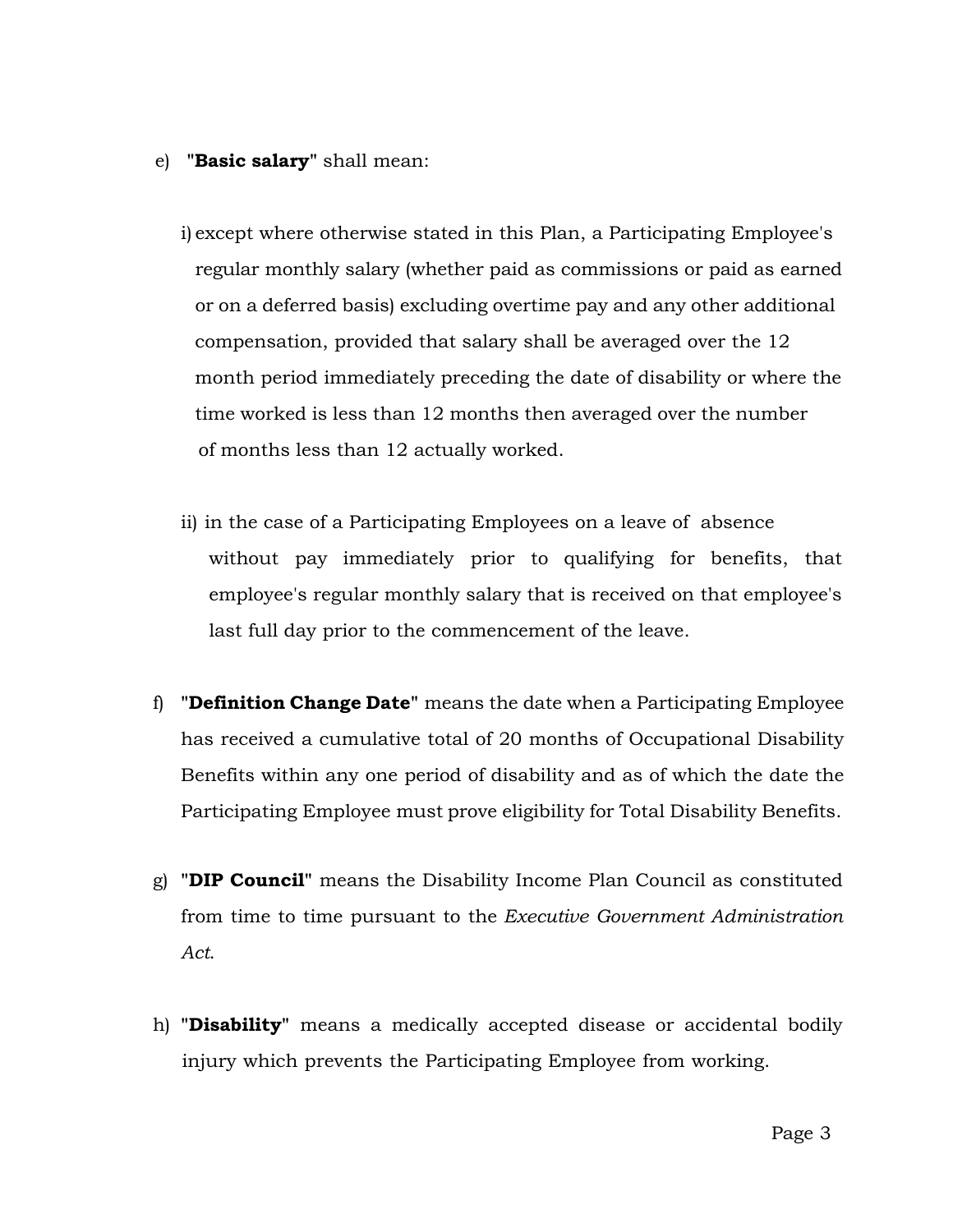- i) **"Disability Benefit(s)"** means the monthly benefit(s) payable to a Participating Employee as calculated pursuant to the Plan and includes both Occupational Disability Benefits and Total Disability Benefits.
- j) **"Effective Date"** means October 1, 1978 or such later date as a Participating Employer becomes a Participating Employer for a particular group of Employees.
- k) **"Fund"** means a Fund established pursuant to the *Financial Administration Act*, 1993 to provide a disability benefits program and to which contributions are made by Participating Employers and Participating Employees pursuant to the said Act and this Plan.
- l) **"Occupational Disability or Occupationally Disabled"** means that the Participating Employee is unable to work at his own occupation as a result of a disability and is under the regular care and treatment of a Physician as a result thereof.
- m) **"Occupational Disability Benefits"** means Disability Benefits paid to a Participating Employee who has an Occupational Disability for the period of time and pursuant to the terms set forth in this Plan.
- n) **"P.E.B.A."** means the Public Employees Benefits Agency as established and continued pursuant to *The Financial Administration Act,* 1993.
- o) **"Participating employee(s)"** means an Employee or category of Employees for whom a Participating Employer agrees to provide coverage under this Plan and any category of employees recommended by the DIP Council.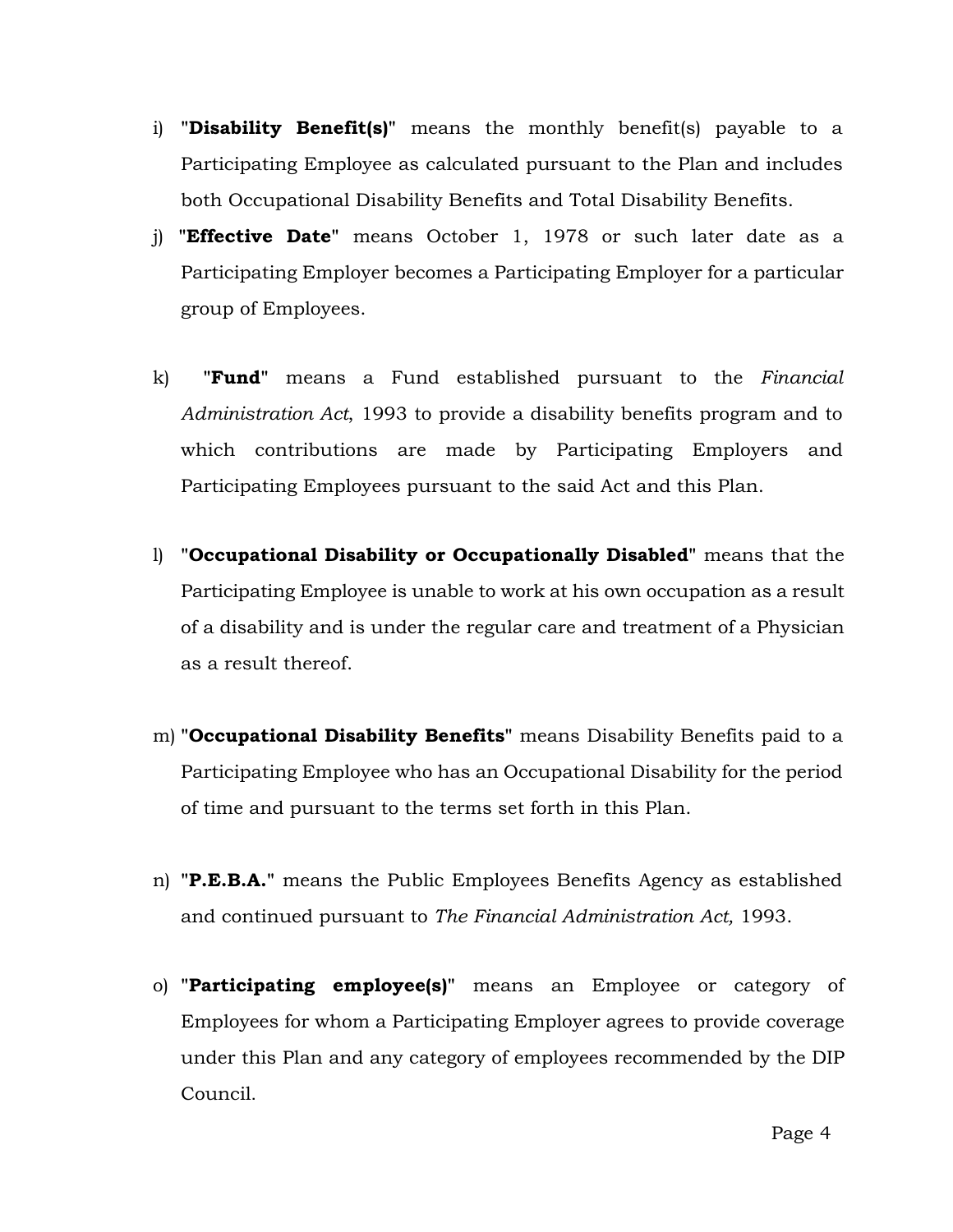- p) **"Participating Employer"** shall mean the Government and such of its Boards, Agencies, Independent Boards, and Crown Corporations as may elect to participate in the Plan and provide coverage thereunder and any Board, Agency or Corporation as recommended by the DIP Council, with reference to a particular Participating Employee. Participating Employer shall mean the Participating Employer that employs the particular Participating Employee.
- q) **"Period of Disability"** means the period commencing with the date that the Participating Employee is not Actively at Work as a result of a disability or Subsequent Qualifying Disability which continues for at least the number of days of the Qualifying Period.
- r) **"Physician"** means a physician, surgeon or psychologist licensed to practice under the laws of a province of Canada or of the place where the Participating Employee resides and whom the Administrator recognizes as being qualified to give an expert opinion concerning the physical or mental condition of a Participating Employee and at the discretion of the Administrator, shall be extended to include a practitioner of the healing arts, provided such practitioner performs a service which is within the scope of the practitioner's license.
- s) **"Plan"** means this Disability Income Plan and the terms thereof set forth in this document as well as any policies with regard thereto or interpretations thereof made by the Administrator or DIP Council.
- t) **"Probationary Period"** means: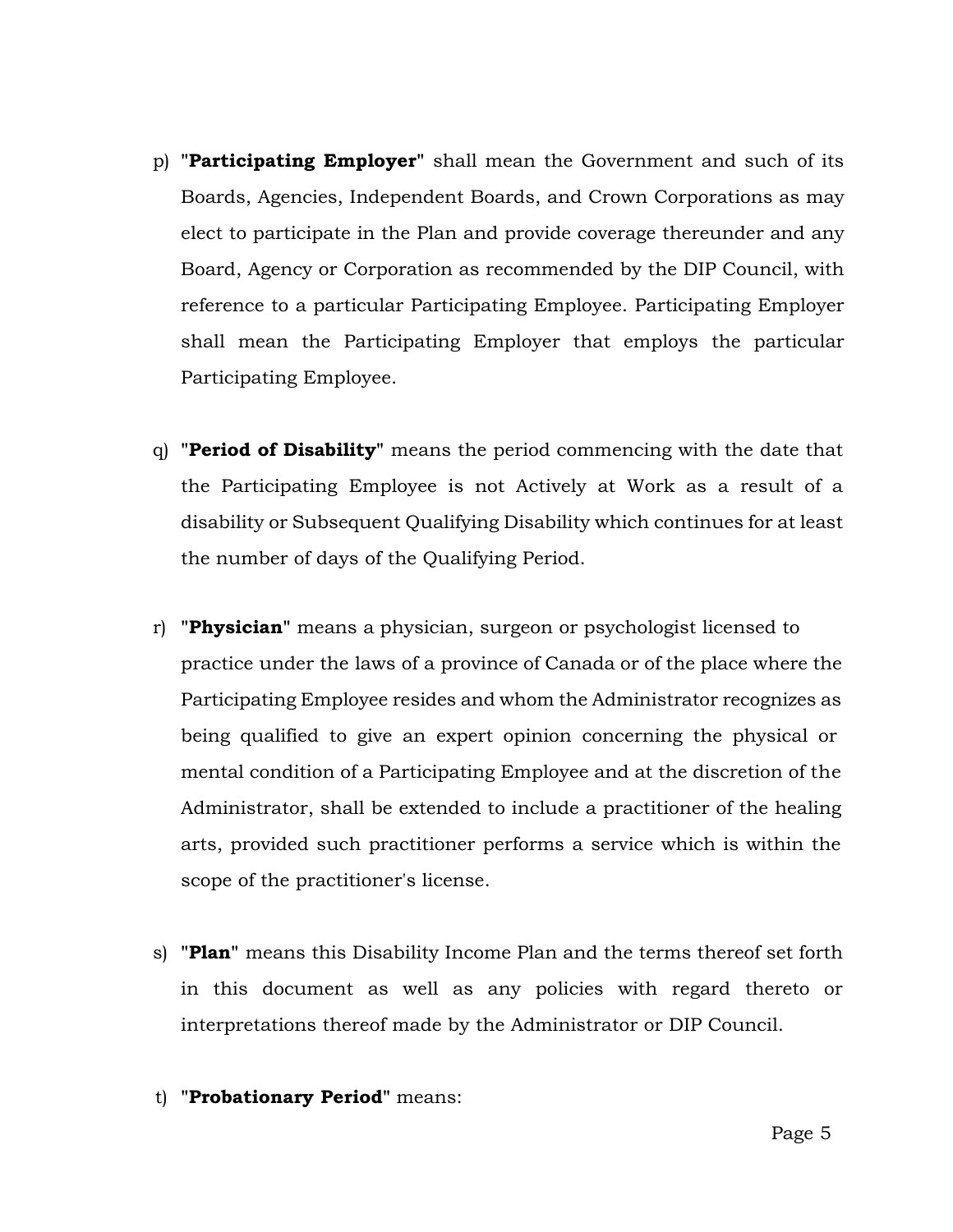- i) three months continuous service provided that if on the day immediately preceding the date their employment commences with a Participating Employer, any Participating Employee was employed as a Participating Employee by another Participating Employer and was covered by the Plan, a probation period shall not apply to such Participating Employee.
- u) **"Qualifying Period"** means:
	- i) the first consecutive 119 calendar days in any one period of disability or the last consecutive 119 calendar days immediately prior to the expiration of the accumulated sick leave credits of a Participating Employee; or
	- ii) where the Administrator approves it that period of time ending when a Participating Employee has used 85 non-consecutive days of accumulated sick leave credits.
- v) **"Reasonable Occupation"** means any gainful activity for which the Participating Employee:
	- i) is or may reasonably become fitted to engage in by reason of education, training, experience; and
	- ii) is not prevented from engaging in by reason of the disability whether or not such gainful activity is actually available to the Participating Employee; and

Page 6 iii) which may provide income of at least 70% of the Participating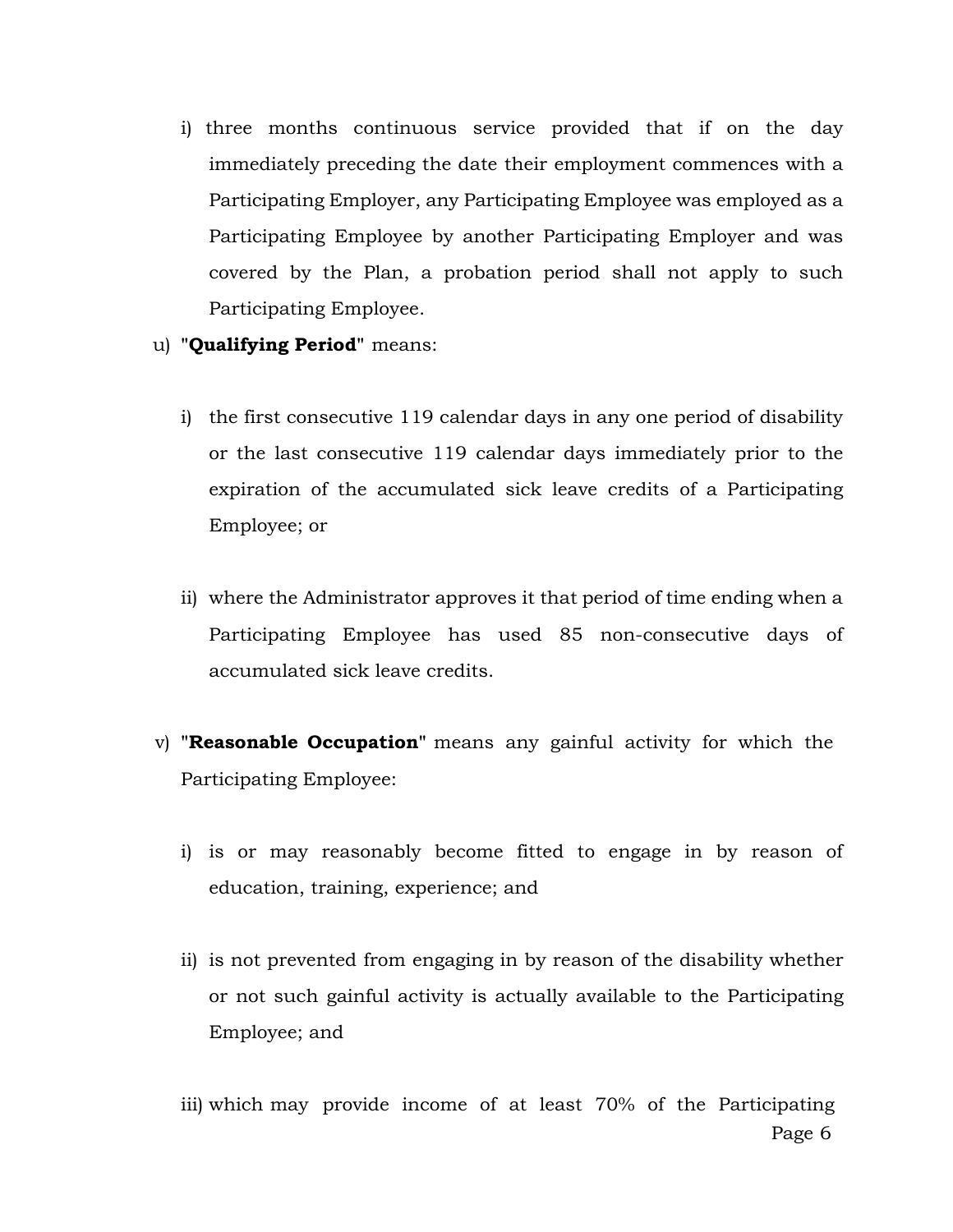Employee's pre-disability gross income but excludes any activity that is part of an Approved Rehabilitation Program.

- w) **"Subsequent Qualifying Disabilities"** means a disability subsequent to the disability for which a Participating Employee has made a claim or is entitled to make a claim suffered by such employee:
	- i) while covered by the Plan and while receiving benefits for the immediately preceding disability; or
	- ii) while covered by the Plan but who was absent from work for at least the Qualifying Period for the immediately preceding disability but did not receive benefits and which the Administrator has approved as a Subsequent Qualifying Disability.

Provided that when:

- i) any later disability is due to causes wholly different from those of the prior disability and the Participating Employee completes at least one month of continuous service, excluding any service during an Approved Rehabilitation Program, before the commencement of the later disability; or
- ii) any later disability is due in whole or in part to causes related to the prior disability and the Participating Employee completes at least six months of continuous service, excluding any service during an Approved Rehabilitation Program, before commencement of the later disability such later disability shall not be a Subsequent Qualifying Disability.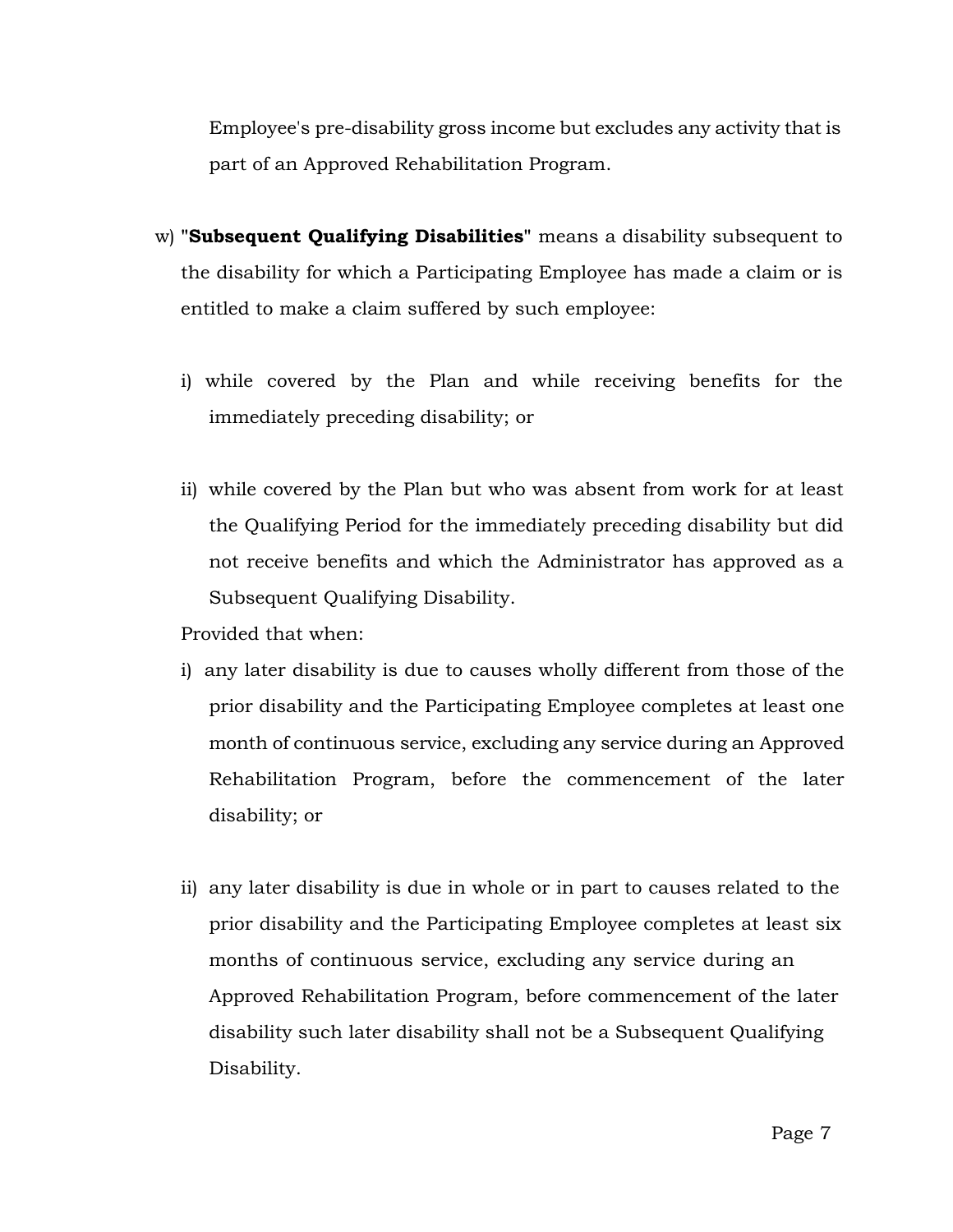- x) **"Total Disability or Totally Disabled"** means that the participating Employee is continuously unable to work at any reasonable occupation as a result of a disability and is under the regular care and treatment of a Physician as a result thereof.
- y) **"Total Disability Benefits"** means Disability Benefits paid to a Participating Employee who is Totally Disabled pursuant to the terms of this Plan.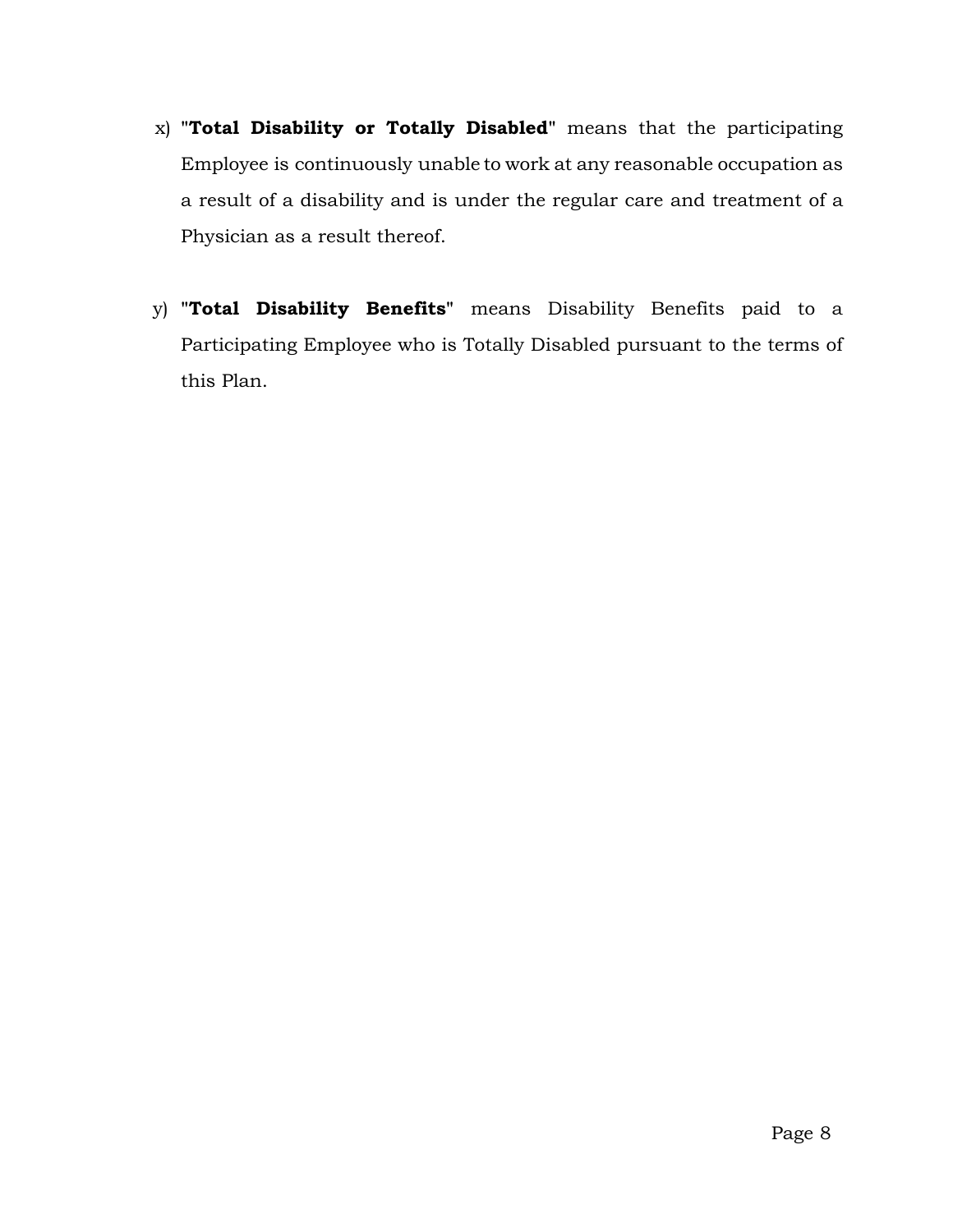## **ARTICLE III ADMINISTRATION**

- 3.1 The Administrator shall be responsible subject to the *Financial Administration Act*, 1993 to establish, operate and manage the Plan and the Fund and shall do all things incidental thereto except as delegated to the Adjudicator pursuant to the *Financial Administration Act*, 1993.
- 3.2 The DIP Council as established pursuant to the Executive *Government Administration Act* shall exercise such powers given to it pursuant to that Act and shall hear appeals by Participating Employees of any dispute Participating Employeesmay have with respect to the denial of a claim for Disability Benefits or an approval of a claim for Disability Benefits upon terms and shall be entitled to determine its own policies and procedures with respect to its business.
- 3.3 The Adjudicator shall exercise such powers as are delegated to it by contract pursuant to *The Financial Administration Act*, 1993 which shall include without limiting the foregoing administering the Plan, applying the terms thereof, and adjudicating claims for Disability Benefits.
- 3.4 The Fund shall be administered by the Administrator pursuant to the *Financial Administration Act*, 1993 with the power to receive premiums from Participating Employers and Participating Employees, invest such premiums and otherwise manage them and pay out Disability Benefits from the Fund in accordance with the Plan.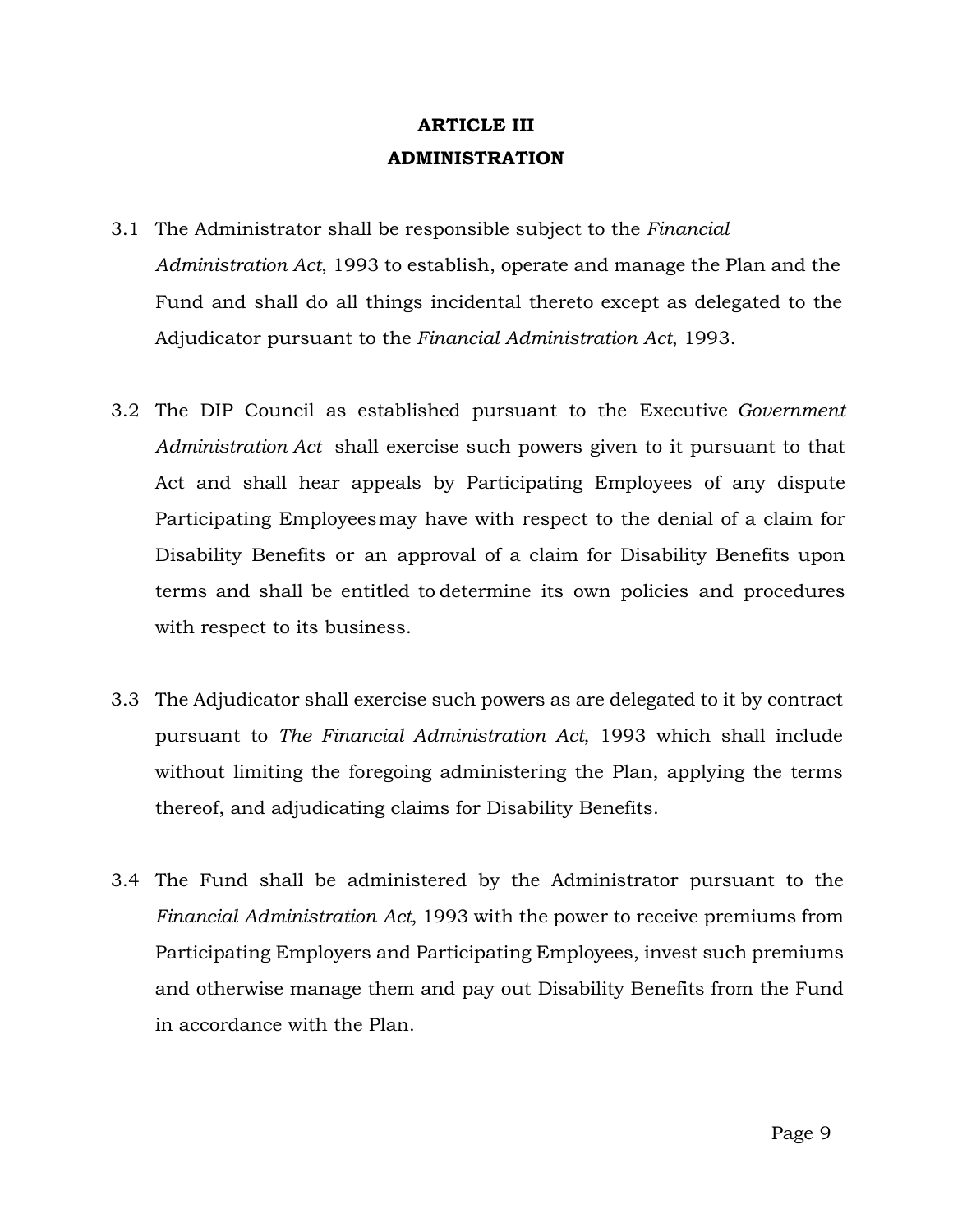## **ARTICLE IV COVERAGE**

- 4.1 Subject to the terms of the Plan a Participating Employee is covered by the Plan for Occupational Disability.
- 4.2 Subject to the terms of the Plan a Participating Employee is covered by the Plan for Total Disability.

#### **Participating Employees**

- 4.3 Subject to receipt of premiums by the Administrator a Participating Employee is covered by the Plan:
	- a) in the case of such employee Actively at Work on the Effective Date, immediately on the Effective Date;
	- b) in the case of such employee commencing Employment after the Effective Date, on the date such employee completes the Probationary Period provided such employee is Actively at Work on that date provided further that if, when their employment commences with a Participating Employer they were employed as a Participating Employee by another Participating Employer and were covered by the Disability Income Plan the Probationary Period shall be waived.
	- c) in the case of such employee who is not Actively at Work on the Effective Date, on the date on which they are first Actively at Work;
	- d) in the case of such employee who on the Effective Date or prior thereto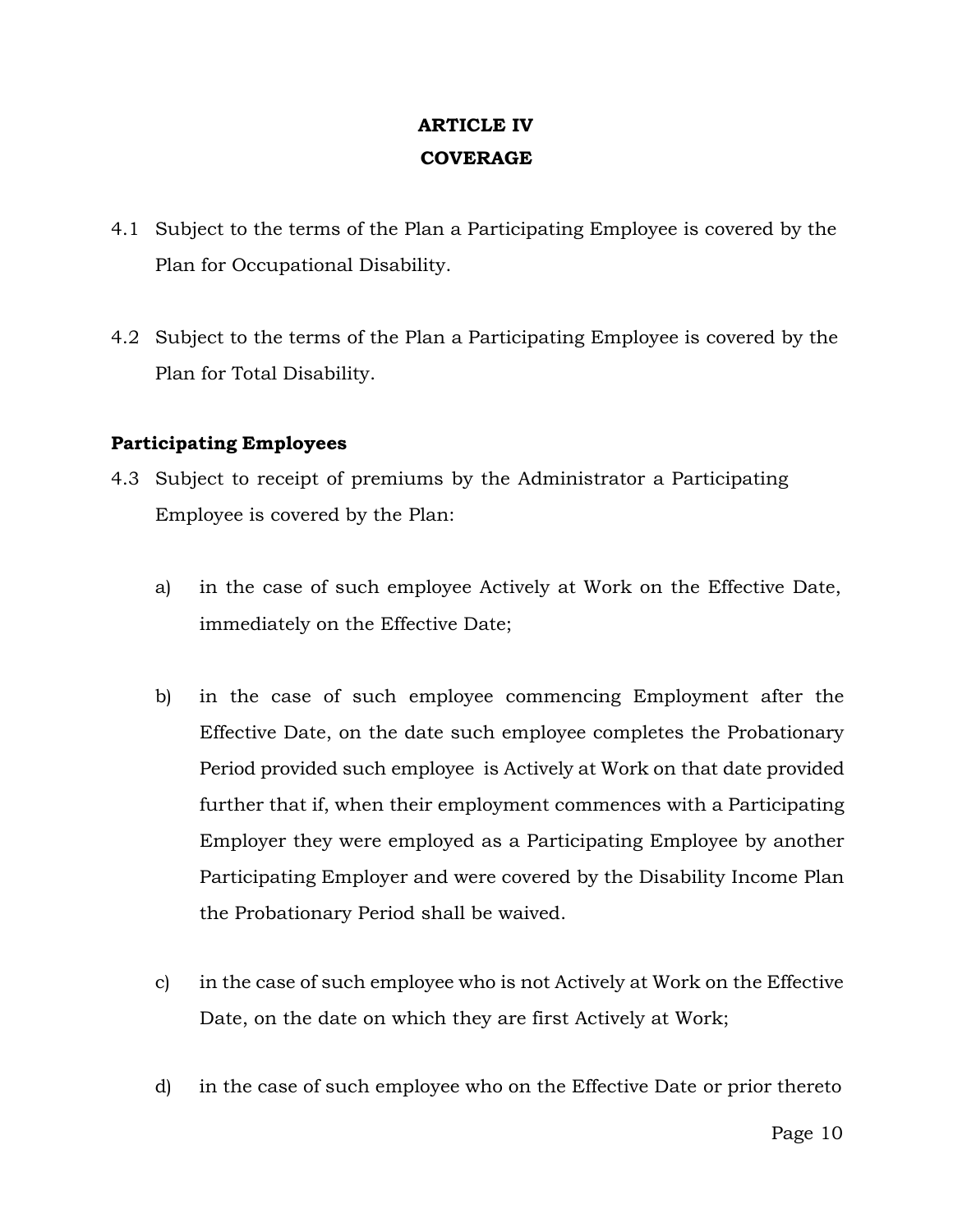is on an approved leave of absence without pay, on the date such employee completes the Probationary Period after return to being Actively at Work but only if such employee is Actively at Work on the completion of the Probationary Period;

- e) in the case of such employee who would be otherwise covered by the Plan but for a period of lay off or approved leave of absence which is 30 days or less, for the period of such lay off or approved leave of absence.
- 4.4 A Participating Employee who would be otherwise covered under the Plan but for a lay off or an approved leave of absence from the Participating Employer in excess of 30 days is covered by the Plan for a continuous 12 month period if:
	- a) such employee elects to be covered and gives written notice thereof to the Participating Employer prior to the period of lay off or approved leave of absence; and
	- b) such Employee pays the premiums for coverage as they become due, provided that coverage may be extended beyond the continuous 12 month period with the written approval of the Administrator after written application by the Participating Employee but in no event shall coverage be extended beyond 3 years from the date the leave of absence commenced.
- 4.5 A Participating Employee who would be otherwise covered under the Plan but for an approved leave of absence from a Participating Employer in excess of 30 days to perform union duties, is covered by the Plan provided premiums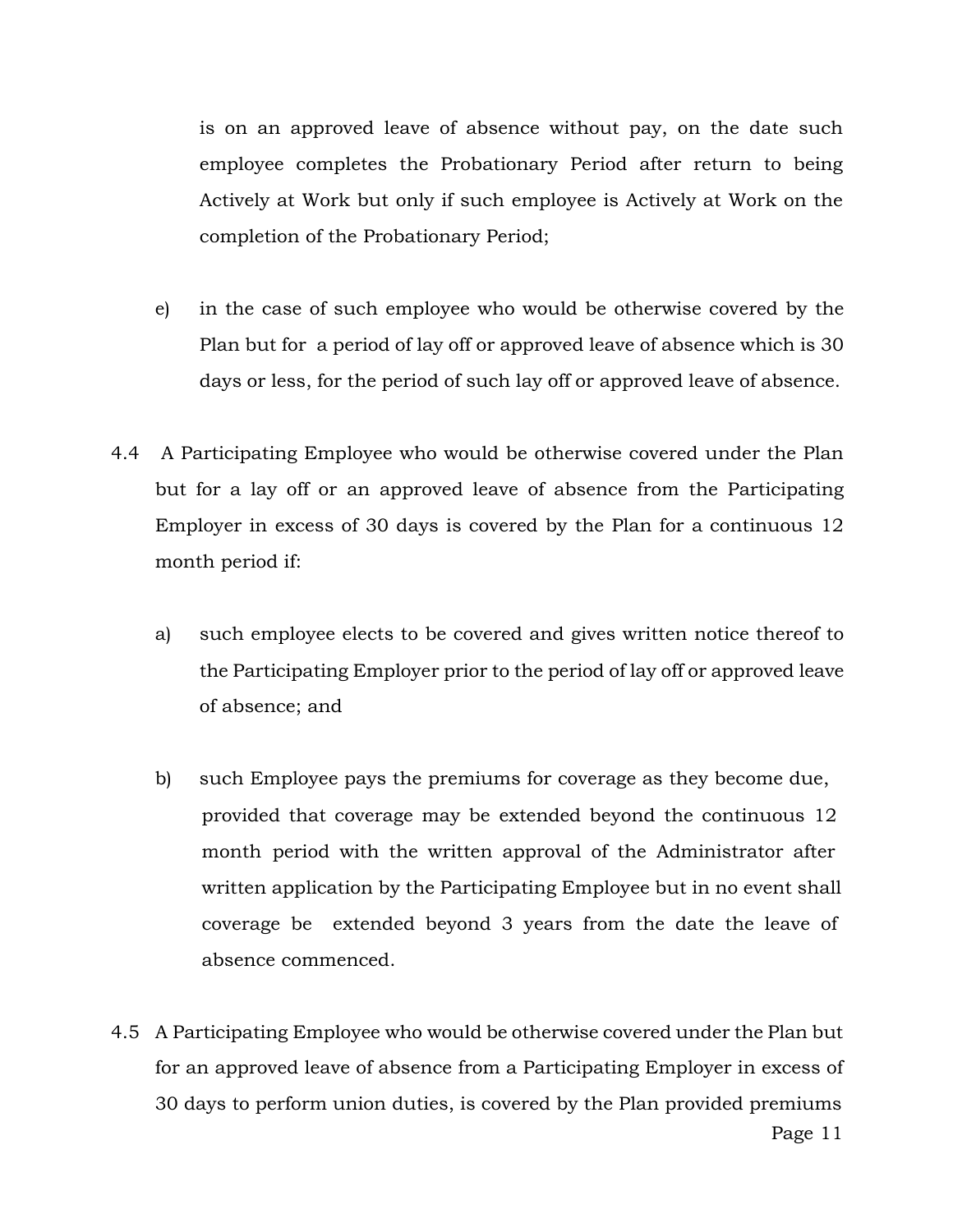are received.

## 4.6 **Exclusions to Coverage**

No coverage is provided and no benefits will be paid under this Plan to a Participating Employee for a disability:

- a) due to intentionally self-inflicted injuries; or
- b) resulting from the commission or an attempt to commit an offence by the employee of an offence under the Criminal Code of Canada; or
- c) due to war or any act of war (whether war is declared or not); or
- d) due to insurrection, rebellion, or participating in a riot or civil commotion.

## 4.7 **Termination of Coverage:**

The coverage of Participating Employees shall cease on the first date on which any of the following events occur:

- a) the complete discontinuance of this Plan;
- b) the Participating Employee ceases to be employed by a Participating Employer;
- c) the Participating Employee is suspended by a participating Employer with a recommendation for dismissal and the dismissal is upheld;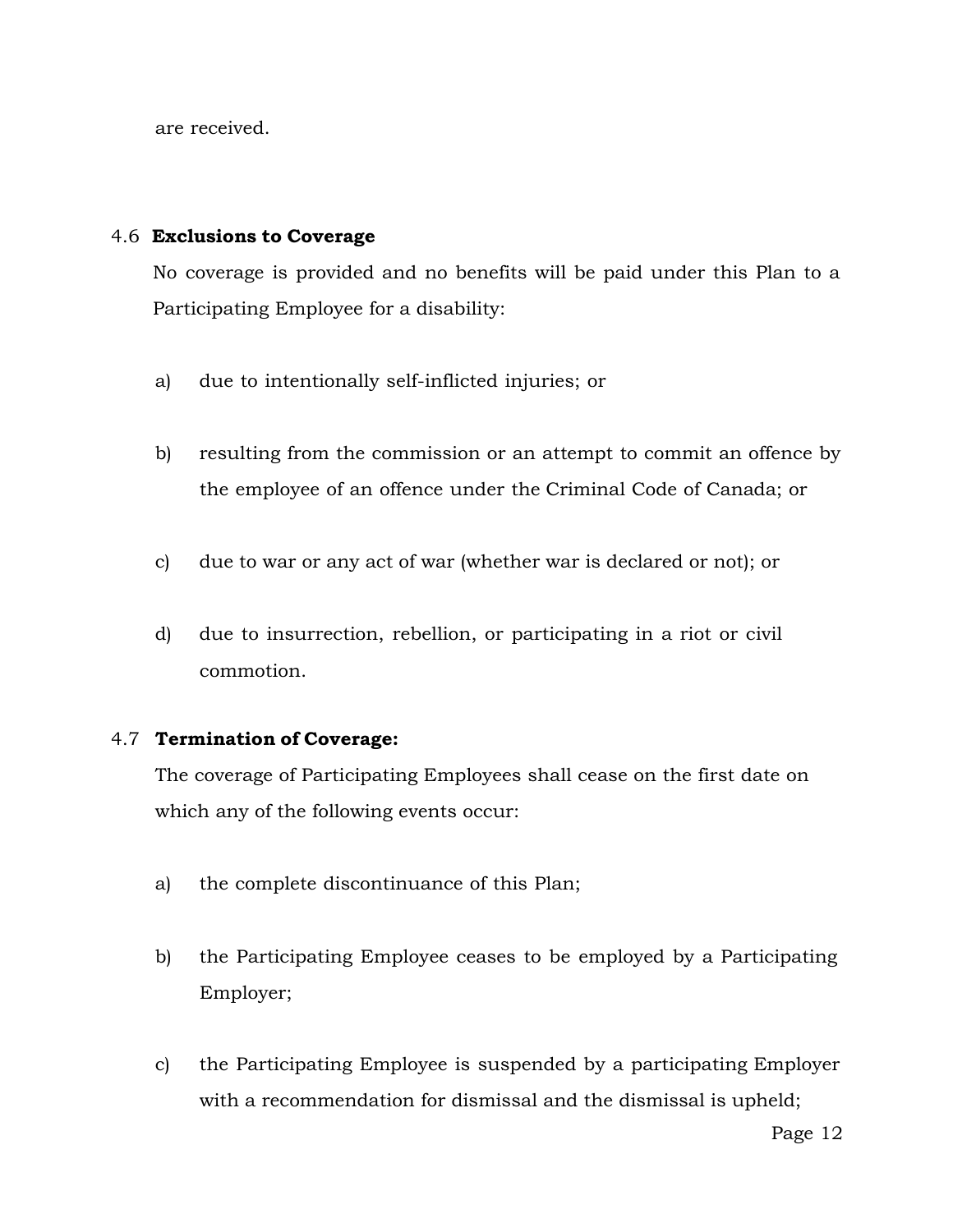- d) the Participating Employee ceases to be employed in a category of Employees designated to be Participating Employees;
- e) the Participating Employee is on lay off or approved leave of absence from a Participating Employer in excess of 30 days and does not elect to continue coverage while on lay off or approved leave of absence in accordance with this Plan;
- f) a Participating Employee refuses to take, continue or follow appropriate and recommended treatment for the disability;
- g) the Participating Employer ceases to participate in the Plan;
- h) the last day of the month in which a Participating Employee attains the age of 64 years and 35 weeks;
- i) the Participating Employee fails to pay premiums to the Plan on a regular and timely basis.

## 4.8 **Exclusion by Consent**

A Participating Employee may request the consent of the Administrator to be excluded from the coverage under the Plan to allow such employee to retain sufficient sick leave credits to fully protect such employee's income until normal retirement age.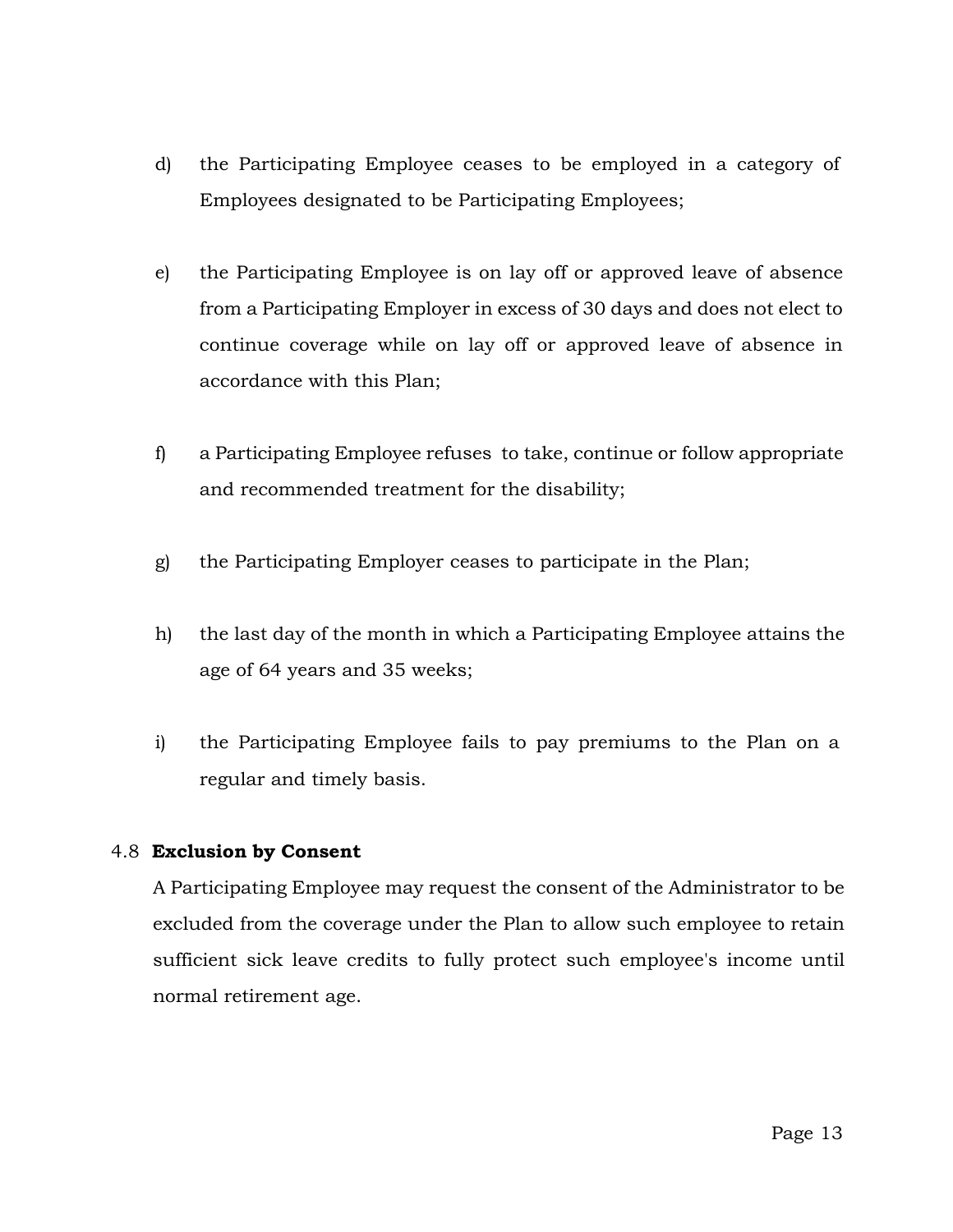# **ARTICLE V REHABILITATION AND MITIGATION**

- 5.1 The Administrator may in its discretion develop and implement an Approved Rehabilitation Plan for a Participating Employee and may employ such health care professionals or other professionals as may be necessary with regard thereto.
- 5.2 A Participating Employee who has made an Application for Benefits under the Plan and is receiving or entitled to receive Disability Benefits has an obligation to:
	- a) co-operate with and actively participate in such Approved Rehabilitation Program as may be determined for such employee by the Administrator; and
	- b) mitigate their loss arising from the disability.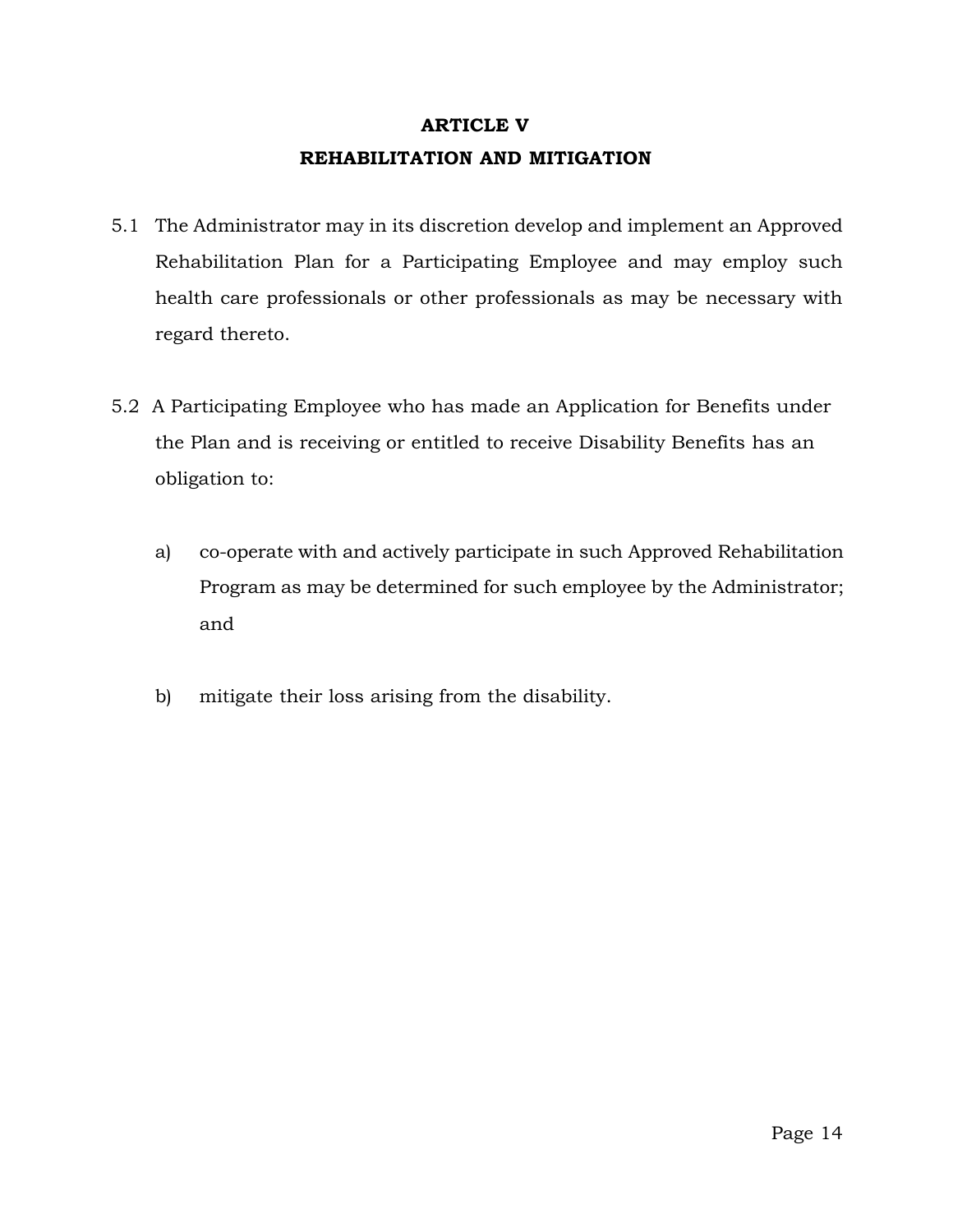# **ARTICLE VI DISABILITY BENEFITS**

- 6.1 Occupational Disability Benefits are payable to a Participating Employee who is Occupationally Disabled for a period commencing after the expiry of the Qualifying Period and continuing to the Definition Change Date.
- 6.2 Total Disability Benefits are payable to a Participating Employee who is Totally Disabled after the Definition Change Date.

#### 6.3 **Payment of Benefits**

Disability Benefits are payable to a disabled Participating Employee on the last day of each calendar month for so long as the employee continues to prove Occupational or Total Disability to the satisfaction of the Administrator.

#### 6.4 **Prorated Disability Benefit**

A Disability Benefit payable for a period which is less than a full month shall be prorated in an amount equal to the ratio of days of eligibility during such month to the number of the days in the month.

#### 6.5 **Amount of Benefit**

The Disability Benefit payable under this Plan shall be an amount equal to 75% of the Participating Employee's Basic Salary.

## 6.6 **Reductions in Benefit**

The Disability Benefit will be reduced by the amount of continuing monthly income payable from the following: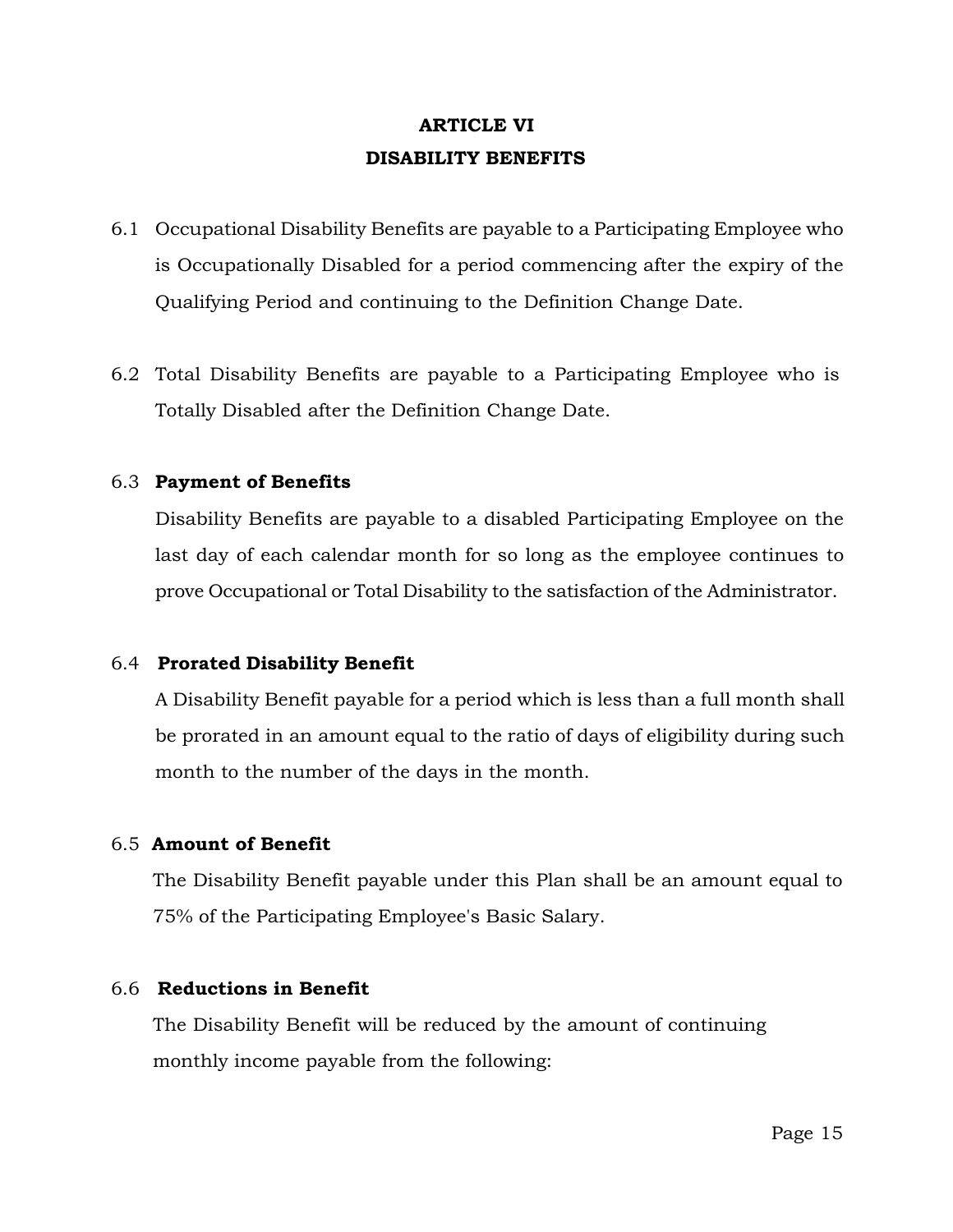- a) the benefit under the Canada Pension Plan in relation to the disability;
- b) the benefit from the Workers' Compensation Board in relation to the disability;
- c) any benefit payable from other Government agencies or boards, in relation to the disability;
- d) any salary continuation from the Participating Employer, except as adjusted for rehabilitation, including any payment made on termination of employment in lieu of notice of termination. (For the purpose of this calculation, lump sum payments will be actuarially prorated to a regular monthly benefit.)**;**
- e) regular payments awarded as compensation for the loss of earnings because of third party liability in relation to the disability. (For the purpose of this calculation, lump sum payments will be actuarially prorated to a regular monthly benefit.);
- f) benefits from any other disability insurance plan, relating to the disability excluding those plans paid for solely by the employee.
- g) 75% of rehabilitation earnings received by a Participating Employee while on approved rehabilitation program.

## 6.7 **Duty to Advise**

A Participating Employee shall advise the Administrator of any payments or entitlement as set forth in Paragraph 6.6.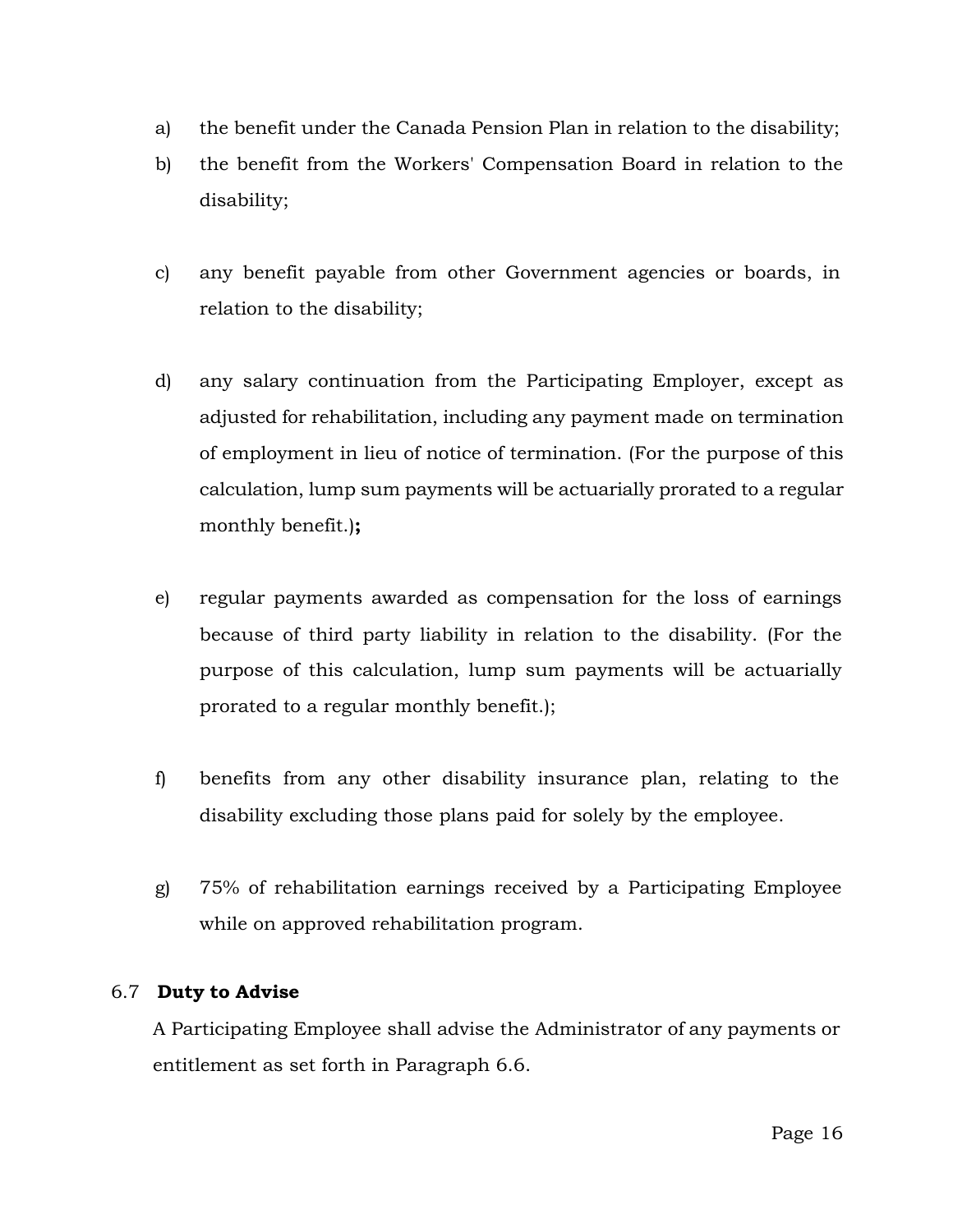#### 6.8 **Reduction Where Deemed Receipt**

The Disability Benefit payable pursuant to the Plan may be reduced by an amount equal to an estimate by the Administrator of the monthly Canada Pension Plan Benefits, or monthly Workers' Compensation Benefits or any other government benefit which the Participating Employee could receive if in the opinion of the Administrator the Participating Employee may qualify for such benefits and refuses to apply for such benefits or refuses to take reasonable steps to diligently pursue the application for such benefits including any appeals which might be available.

#### 6.9 **Resumption of Disability Benefits**

Where the payment of Disability Benefits has terminated and the Participating Employee suffers a Subsequent Qualifying Disability, Disability Benefits are again payable:

- a) in the case of a Participating Employee who suffers a Subsequent Qualifying Disability within one month of having returned to his employment, in an amount equal to the disability benefits payable prior to termination; or
- b) in the case of a Participating Employee who suffers a Subsequent Qualifying Disability after having returned to his employment for more than one month but less than six months, in an amount equal to the Disability Benefits payable prior to termination or 75% of his Basic Salary, whichever is the greater; or
- c) in the case of a Participating Employee who is in an Approved Rehabilitation Program but who in the opinion of a Physician is unable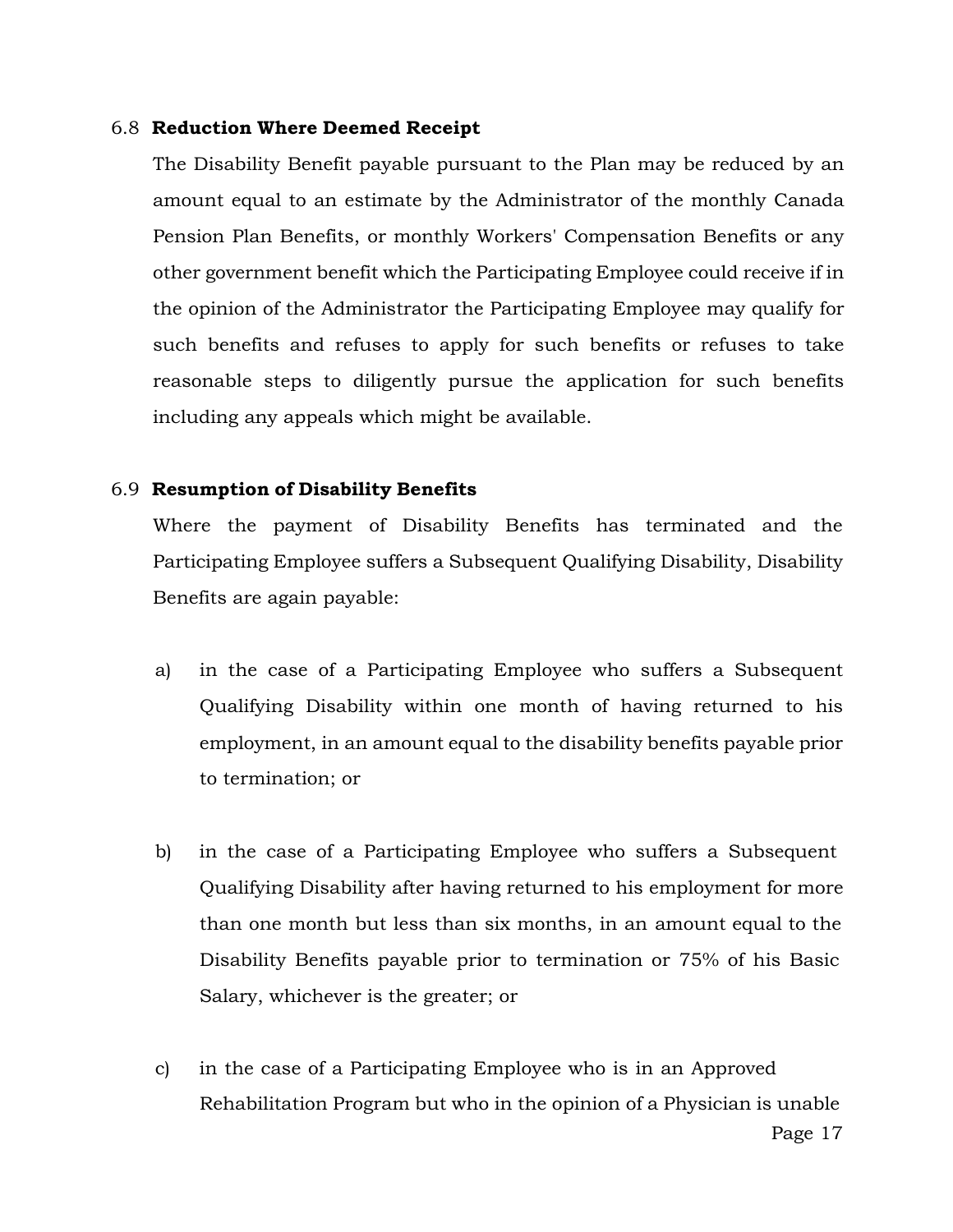to continue in such program due to the disability, in an amount to which such employee is otherwise entitled pursuant to the Plan.

#### 6.10 **Increase in Disability Benefits**

The amount of Disability Benefits payable under this Plan may be increased on October 1 each year. The increase will be the same percentage, subject to a maximum of 3% per annum, as the percentage increase in the Consumer Price Index for the year ending on the immediately preceding July 1. Changes to a benefit the receipt of which or the deemed receipt of which pursuant to this Plan reduces Disability Benefits**,** which are related to the Consumer Price Index or which in some other way reflect increases in the cost of living, shall not be used to further reduce Disability Benefits from the Plan.

#### 6.11 **Payments to Representatives**

Where any Disability Benefit under the Plan is payable to the estate of a Participating Employee, or to a Participating Employee who is a minor or otherwise not competent to give a valid release, the Administrator may authorize payment of a disability benefit to any relative by blood or connection by marriage of the Participating Employee who is deemed by the Administrator to be equitably entitled thereto. Any payment made by the Administrator in good faith pursuant to this provision shall fully discharge the Administrator to the extent of such payment.

#### 6.12 **Cessation of Disability Benefits**

Payment of Disability Benefits will cease and the Period of Disability shall terminate on the first date on which any of the following events occur: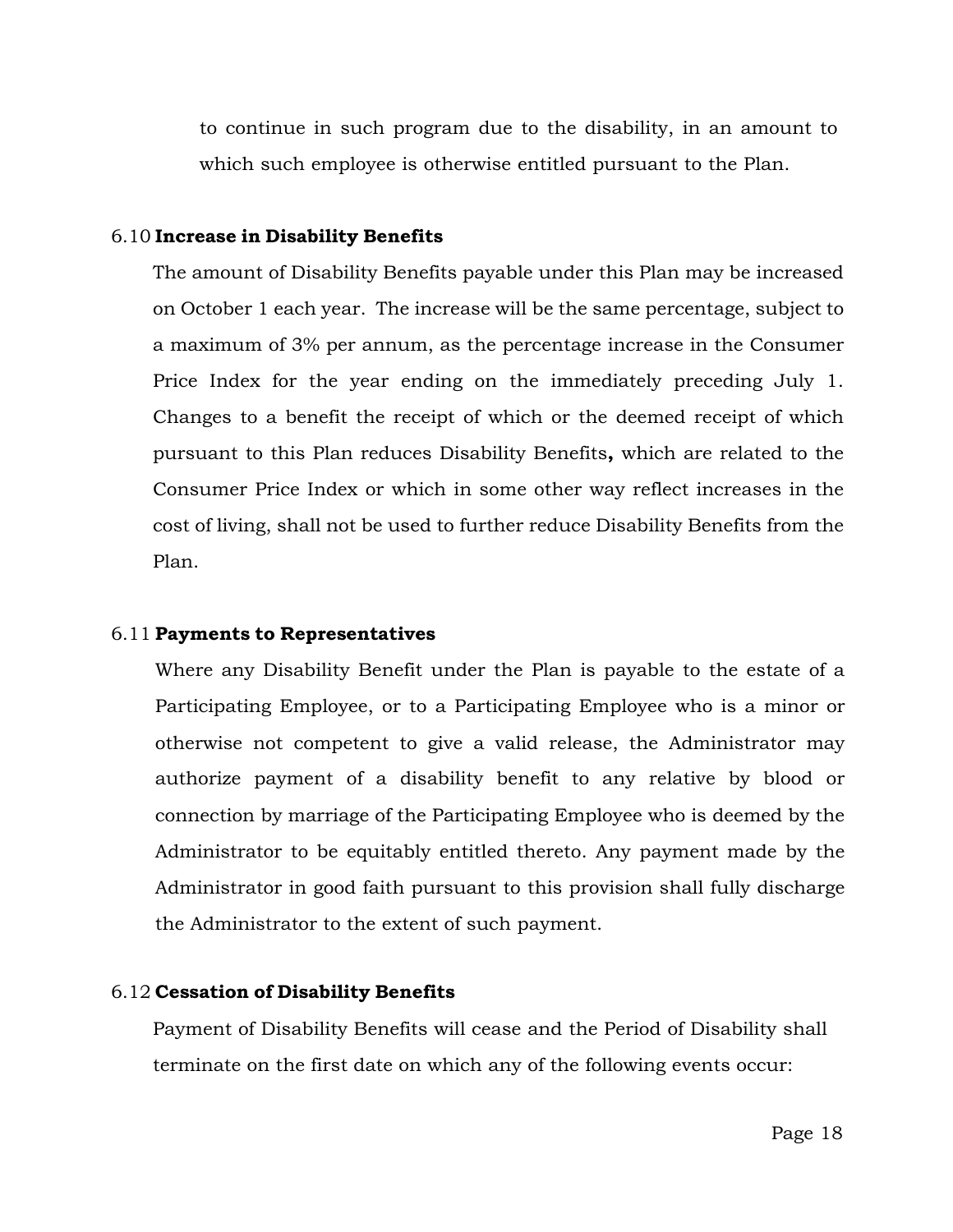- a) the Participating Employee is no longer Occupationally Disabled;
- b) the Participating Employee is no longer Totally Disabled;
- c) the Participating Employee commences work at a Reasonable Occupation;
- d) the date the Participating Employee fails to furnish proof of the continuance of Occupational Disability or Total Disability, or refuses to be examined, when so required by the Administrator in accordance with the Plan;
- e) the last day of the calendar month in which the Participating Employee attains the age of 65;
- f) the date a Participating Employee commences receiving a pension or retirement benefit from the Participating Employer;
- g) the last day of the calendar month in which death of the Participating Employee occurs;
- h) the date the Participating Employee refuses to participate in an Approved Rehabilitation Program;
- i) the date the Participating Employee refuses to take, continue or follow appropriate and recommended treatment for the disability.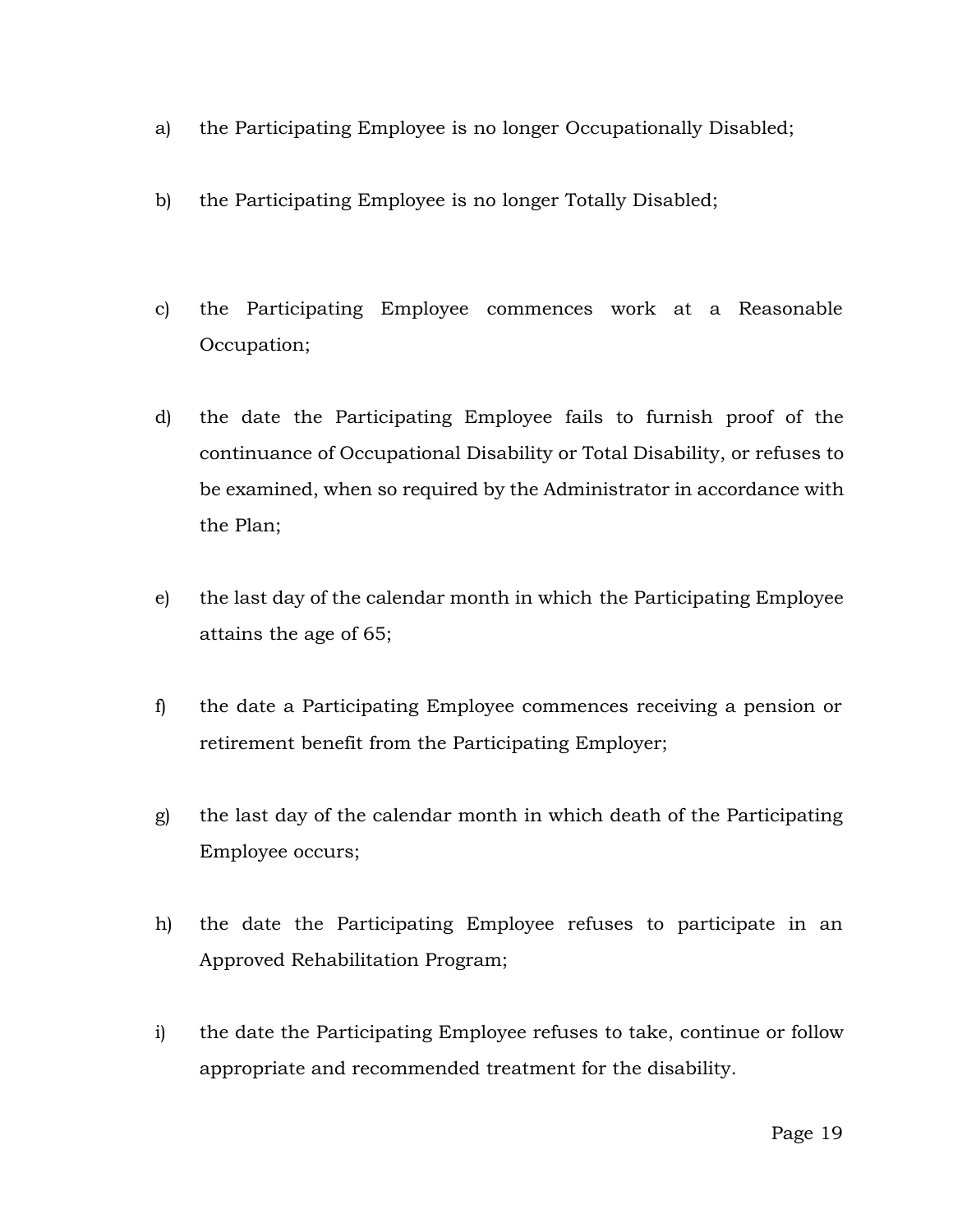#### 6.13 **Continuation of Disability Benefits**

Disability Benefits will be paid or become payable at the expiry of the Qualifying Period for so long as the Disability continues in accordance with the Plan, where the Period of Disability commenced while such employee was covered by the Plan but coverage would otherwise cease under the Plan.

#### 6.14 **Recovery of Overpayment**

If a Participating Employee receives a Disability Benefit payment pursuant to the Plan which is in excess of the Disability Benefit payment which should have been made, the Administrator shall have the right to recover the amount of such excess from such employee and may at its option deduct the amount of such excess from any subsequent Disability Benefit payable to such employee.

#### 6.15 **Subrogation**

Where a Participating Employee is receiving Disability Benefits or entitled to receive them, the Administrator is deemed to be an assignee of and subrogated to any and all rights of recovery of the Participating Employee to the extent of the Disability Benefits paid or payable against any and all persons liable under law for any loss, damage, injury whether caused in contract or in tort which results in or contributes to the disability of such employee for which Disability Benefits are paid or payable to such employee.

The Administrator may exercise its rights of subrogation by any one or more of the following methods:

a) Reducing Disability Benefits in advance of payment based on the actual or estimated monthly payments from other sources; and if the reduction is an estimate, the Plan will make such adjustments as are necessary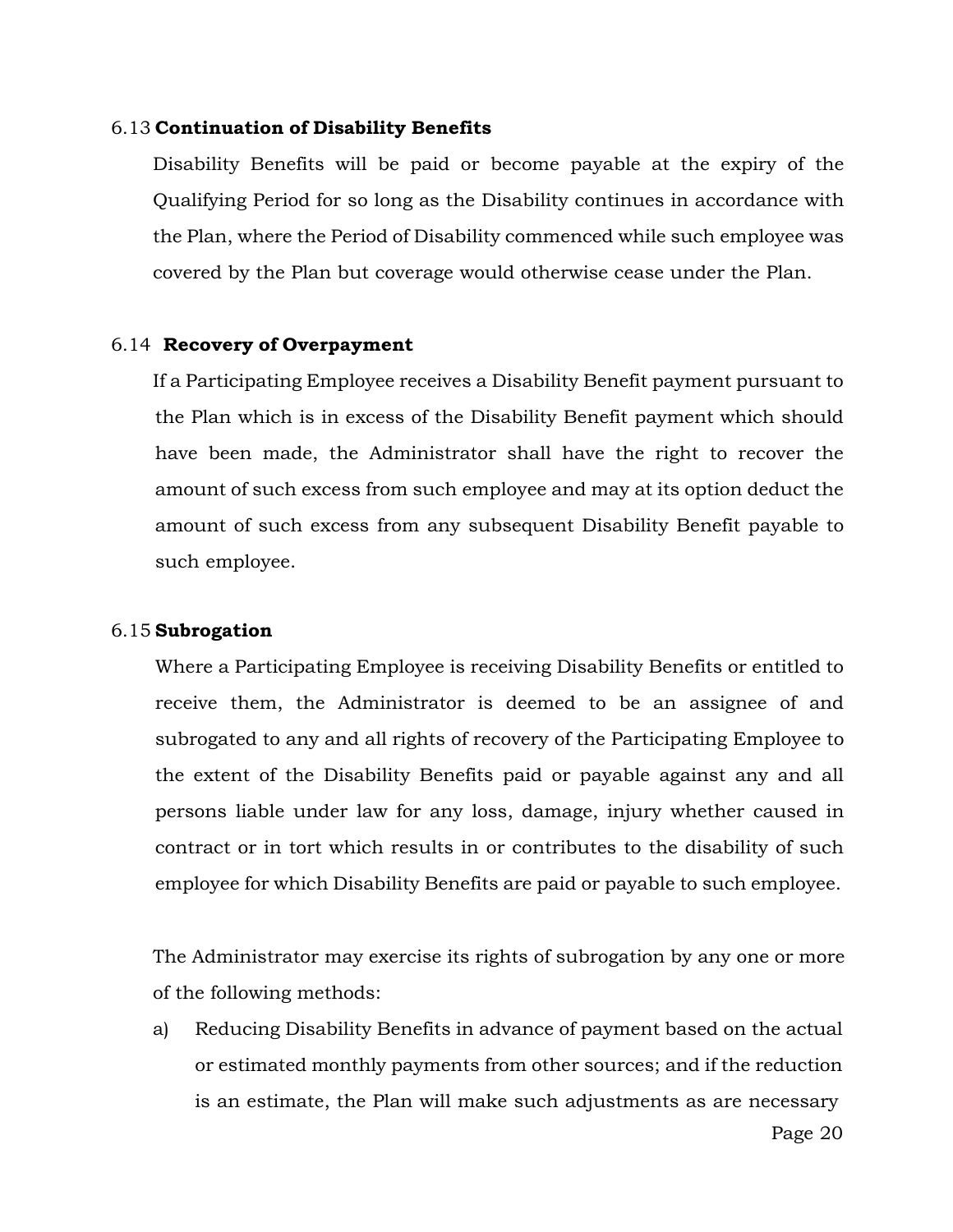after the actual amount of the payments are known;

- b) Suspending or terminating Disability Benefits not yet paid to the Participating Employee;
- c) Requiring the Participating Employee to execute an irrevocable assignment and direction to pay of all such amounts payable or receivable from other sources of compensation for the same disability;
- d) Bringing an action in its own name to recover the amount of the other compensation payable, or joining with the Participating Employee to bring an action in the name of the Participating Employee for recovery of the compensation;
- e) Where the member has received Disability Benefits plus compensation from other sources, which together total more that 100% of gross salary; the amount of the Disability Benefits exceeding the 100% is an overpayment of Disability Benefits and the Plan shall have the right to seek from the Participating Employee reimbursement of that overpayment;
- f) In seeking this reimbursement, the Plan reserves the right to collect interest in accordance with the Pre-Judgment Interest Act;
- g) Any overpayment shall be considered a liquidated debt payable by the Participating Employee to the Plan immediately upon receipt of the overpayment without demand by the Plan.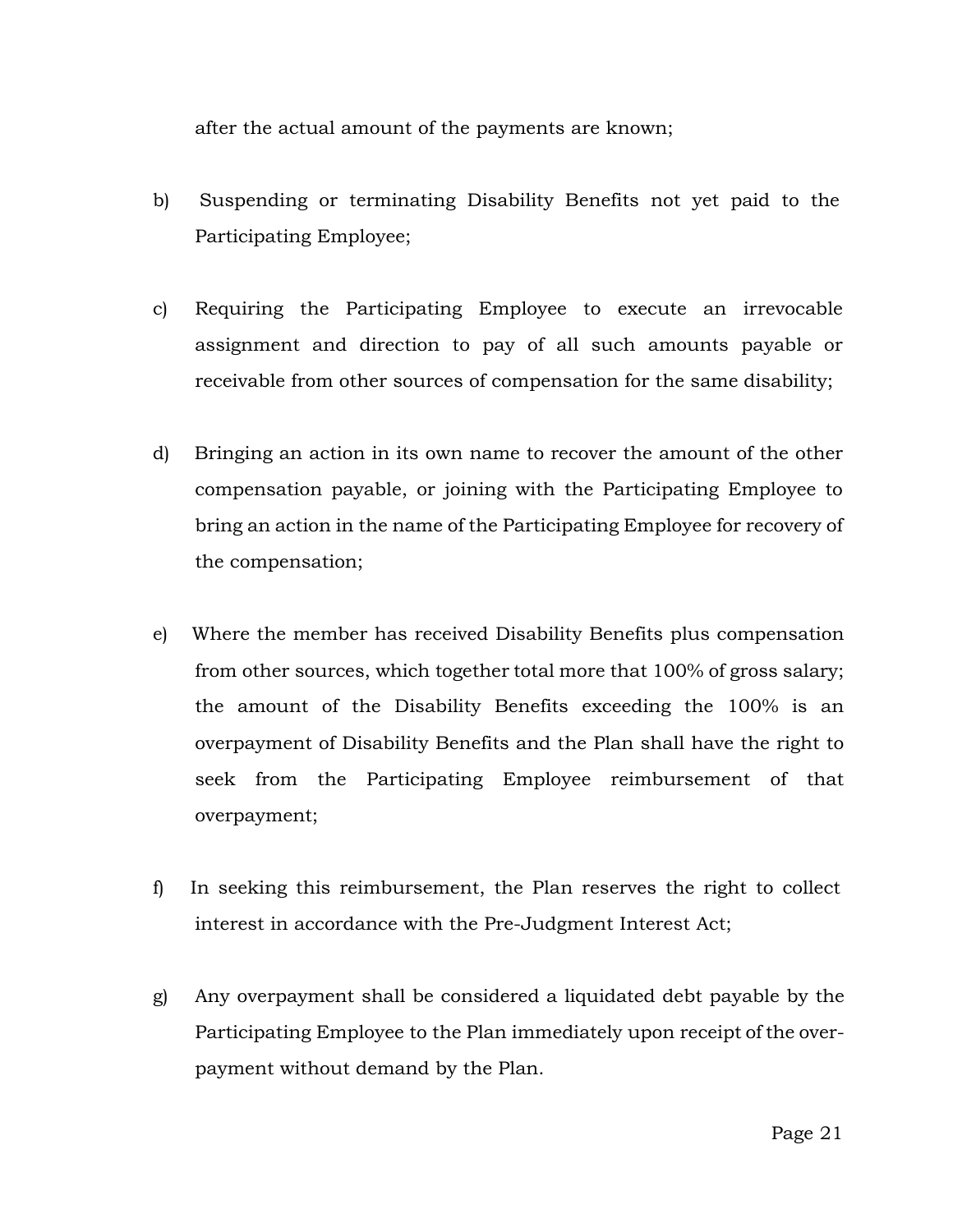6.16 A Participating Employee shall not negotiate a settlement of a claim against any person where the Administrator has a subrogated right as set forth in Paragraph 6.15, which is to the prejudice of the Administrator.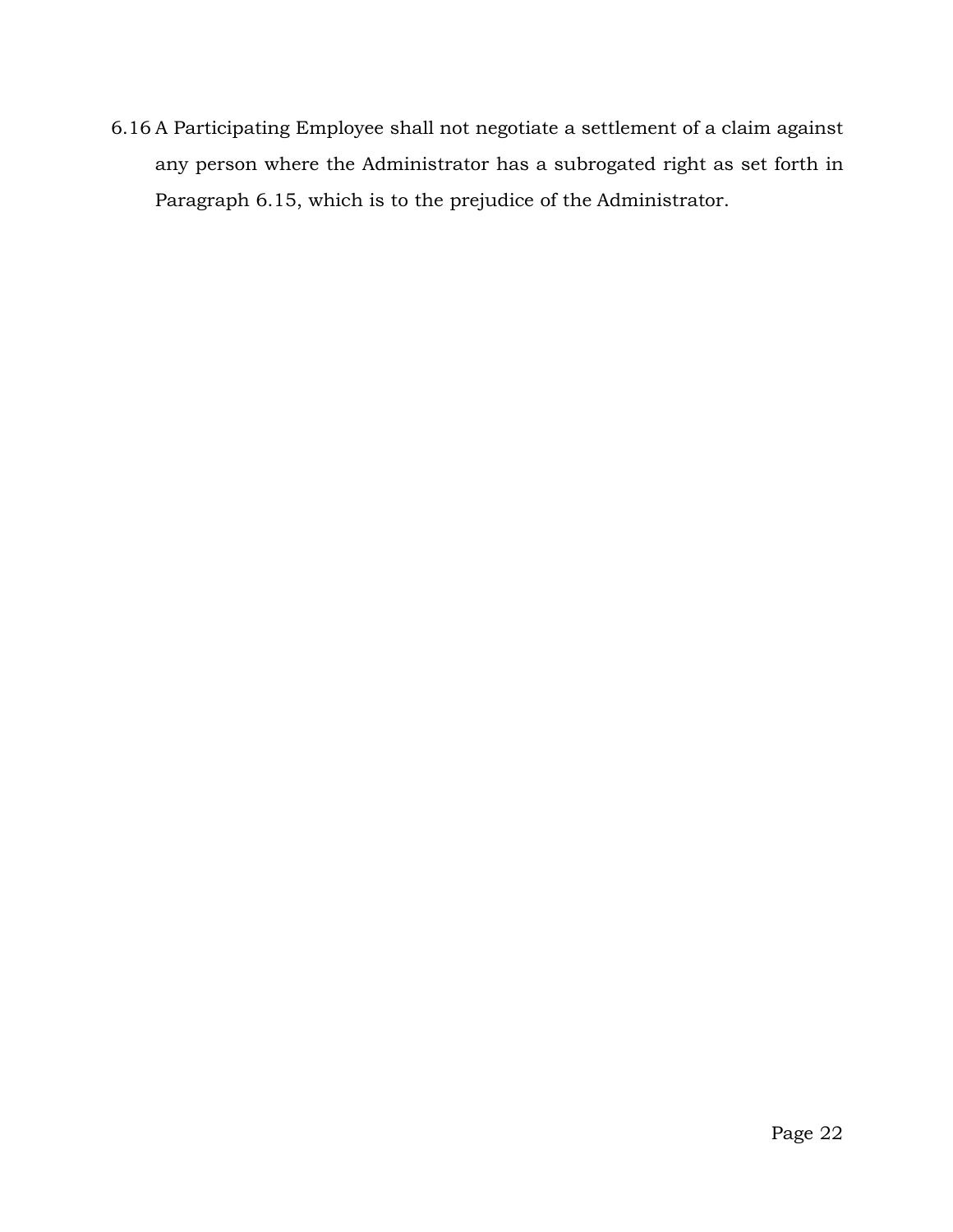# **ARTICLE VII PREMIUMS**

7.1 Previously the monthly premium per eligible employee paid to the Fund originally was .9% of the Participating Employee's basic monthly salary and the premium cost was shared 50/50 by the Participating Employer and Participating Employee.

## 7.2 **Monthly Premium**

Effective April 1, 2014, the monthly premium payable to the Fund per eligible employee is 1.94% of the employee's basic monthly salary and the premium cost is shared as follows:

- i) Employee share .97% of basic monthly salary
- ii) Employer share .97% of basic monthly salary
- 7.3 At the discretion of the Participating Employer, the entire premium may be paid by the Participating Employer on behalf of its Participating Employee(s).

## 7.4 **Additional Premium**

An additional premium of the basic monthly salary will be paid by the Participating Employer on behalf of its Participating Employee(s) to fund the employer's matching share of pension plan contributions.

7.5 A Participating Employee shall remit to the Administrator the premiums payable pursuant to the Plan where applicable.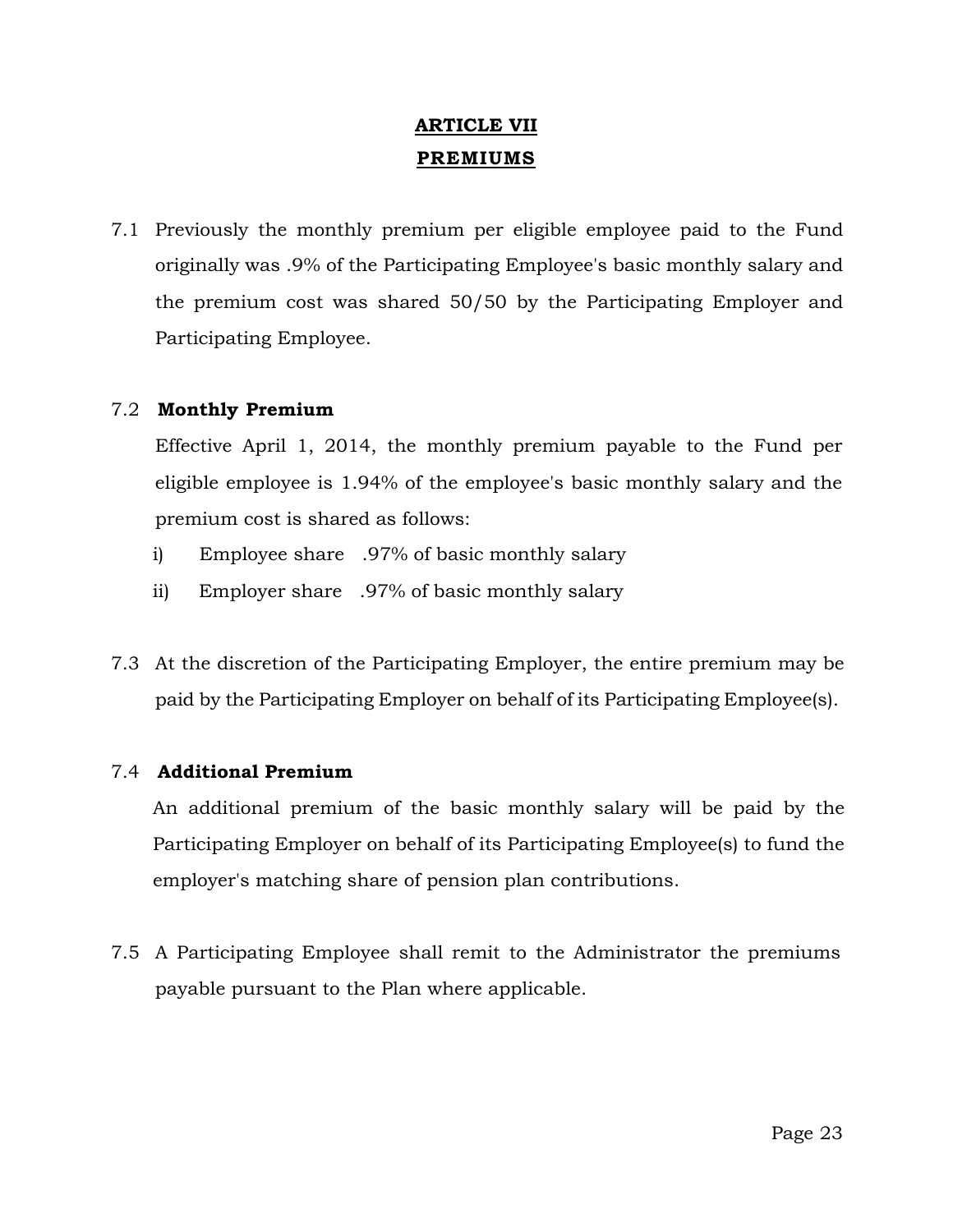#### 7.6 **Premiums Payable**

Premiums are due and payable monthly on the regular pay dates of the Participating Employee and where applicable the Employer shall collect and remit the same to the Administrator.

## 7.7 **Premiums While on Leave**

To continue coverage while on approved leave of absence without pay or lay off, the Participating Employee must pay both the employer and the employee share of monthly premiums on a regular monthly basis. Such monthly premiums are payable in advance on the first day of each month.

- 7.8 Coverage under the Plan shall terminate upon failure to pay premiums.
- 7.9 The Participating Employer will continue to pay the additional premium to fund the employer's matching share of pension plan contributions for those Participating Employees continuing coverage while on lay off or approved leave of absence.

#### 7.10 **Premiums Proof**

Payment by a Participating Employee of regular monthly premium payments which are made as they become due will constitute proof of coverage where such employee is Actively at Work or has elected to continue coverage while on lay off or approved leave of absence but retroactive premium payments will not constitute proof of past coverage.

#### 7.11 **Waiver of Premium**

No premium shall be payable for coverage under the Plan for a Participating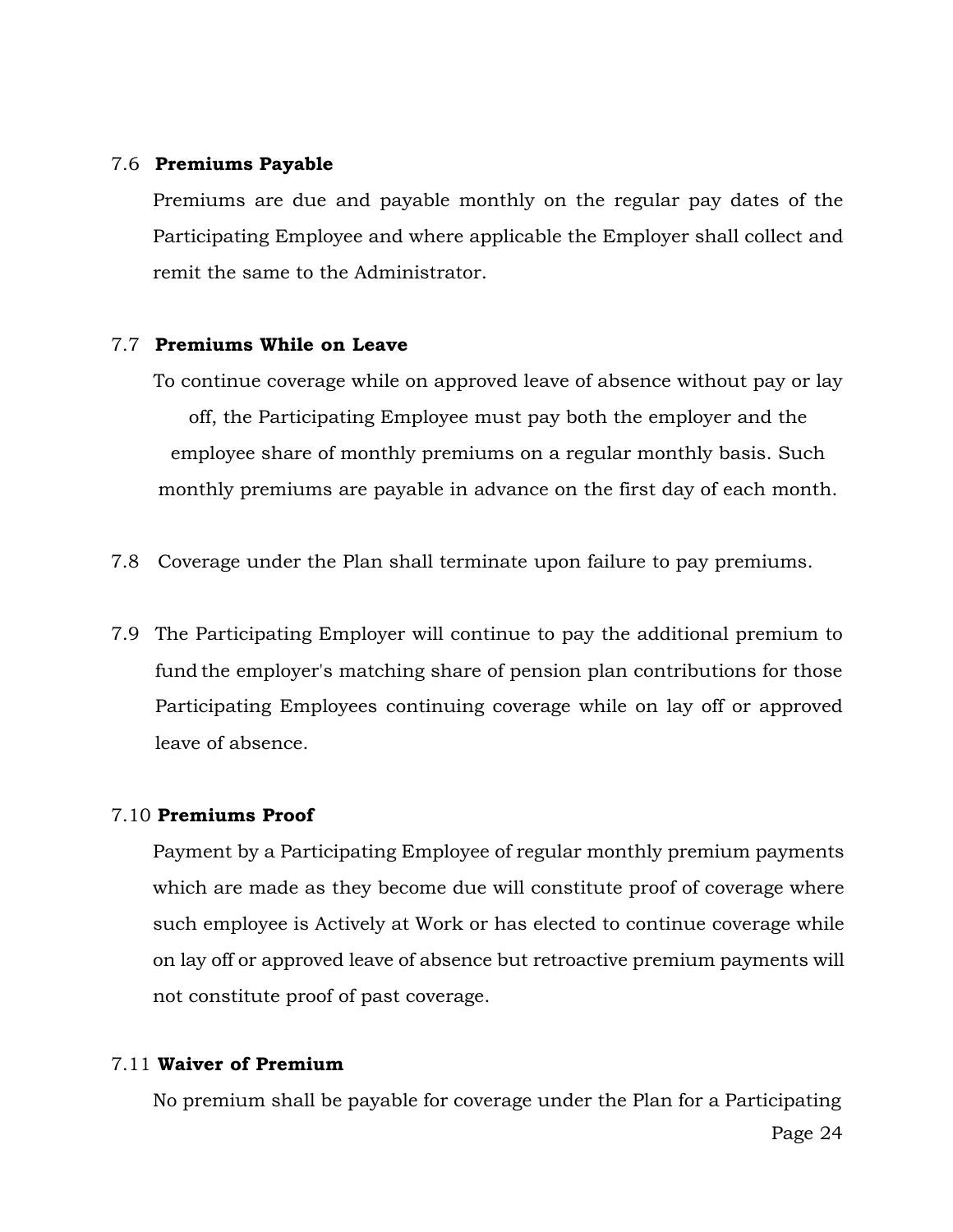Employee in respect of any period for which a monthly benefit is payable under the Plan to such Employee.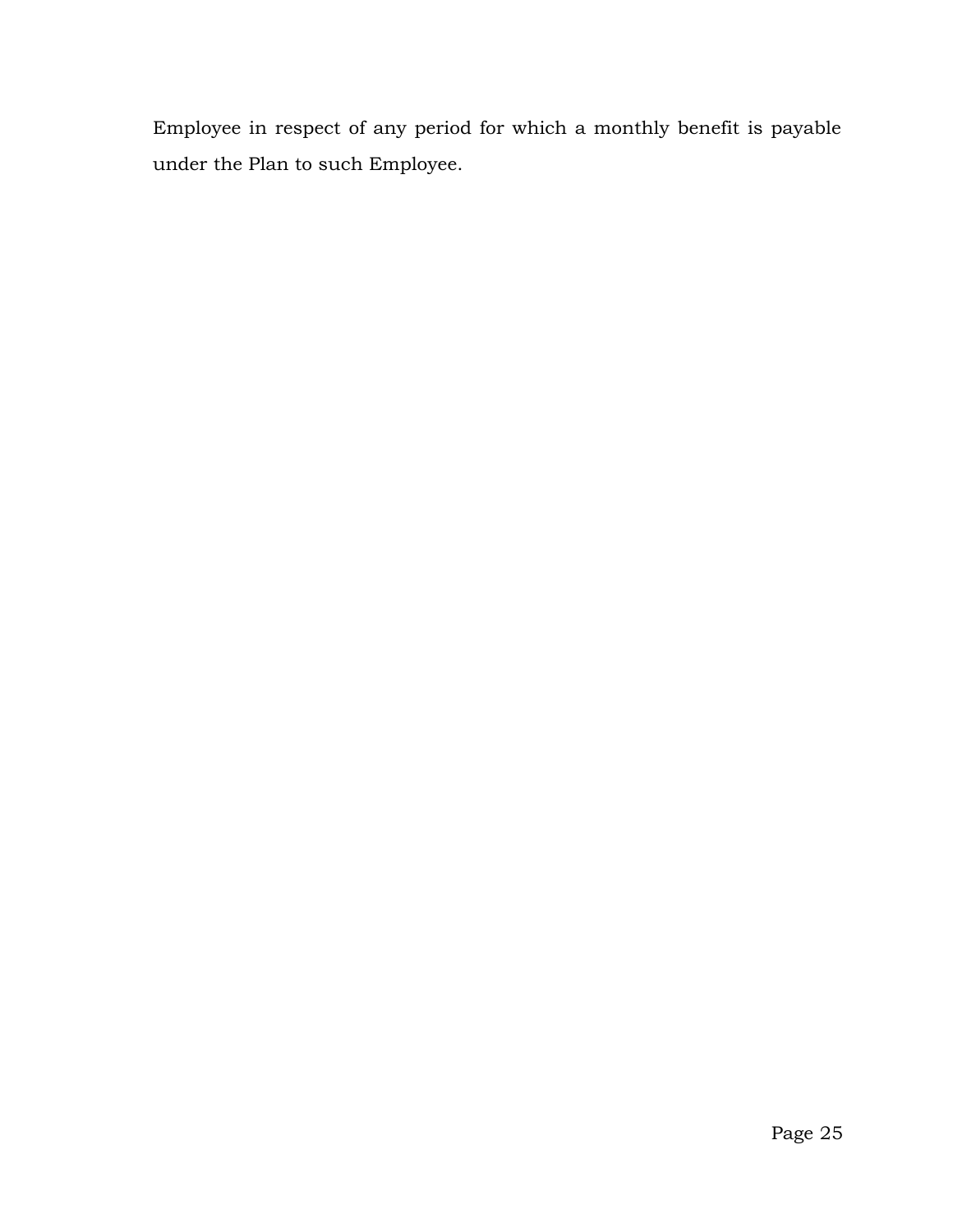# **ARTICLE VIII CLAIMS**

## 8.1 **Application for Benefit**

All Participating Employees who have a claim for disability under the Plan shall furnish an Application for Disability Benefits to the Administrator and Participating Employer in a form determined by the Administrator together with such other documentation as the Administrator may require within 90 days after the expiration of the Qualifying Period.

- 8.2 Failure to furnish such application for benefits within the time required shall not invalidate nor reduce any claim if it was not reasonably possible to provide such application for benefits within such time, provided it is furnished as soon as reasonably possible and in no event, except in the absence of legal capacity of the employee, later than one year from that time Application for Disability Benefit is otherwise required.
- 8.3 The Participating Employee shall provide to the Administrator written medical evidence of the continuance of a disability subsequent to filing the Application for Benefit at such intervals as the Administrator may require.

## 8.4 **Limitation of Action**

No action shall be brought to recover Disability Benefits pursuant to the Plan after the expiration of one year from the date the Application for Benefits or written medical evidence of the continuance of disability is required to be furnished.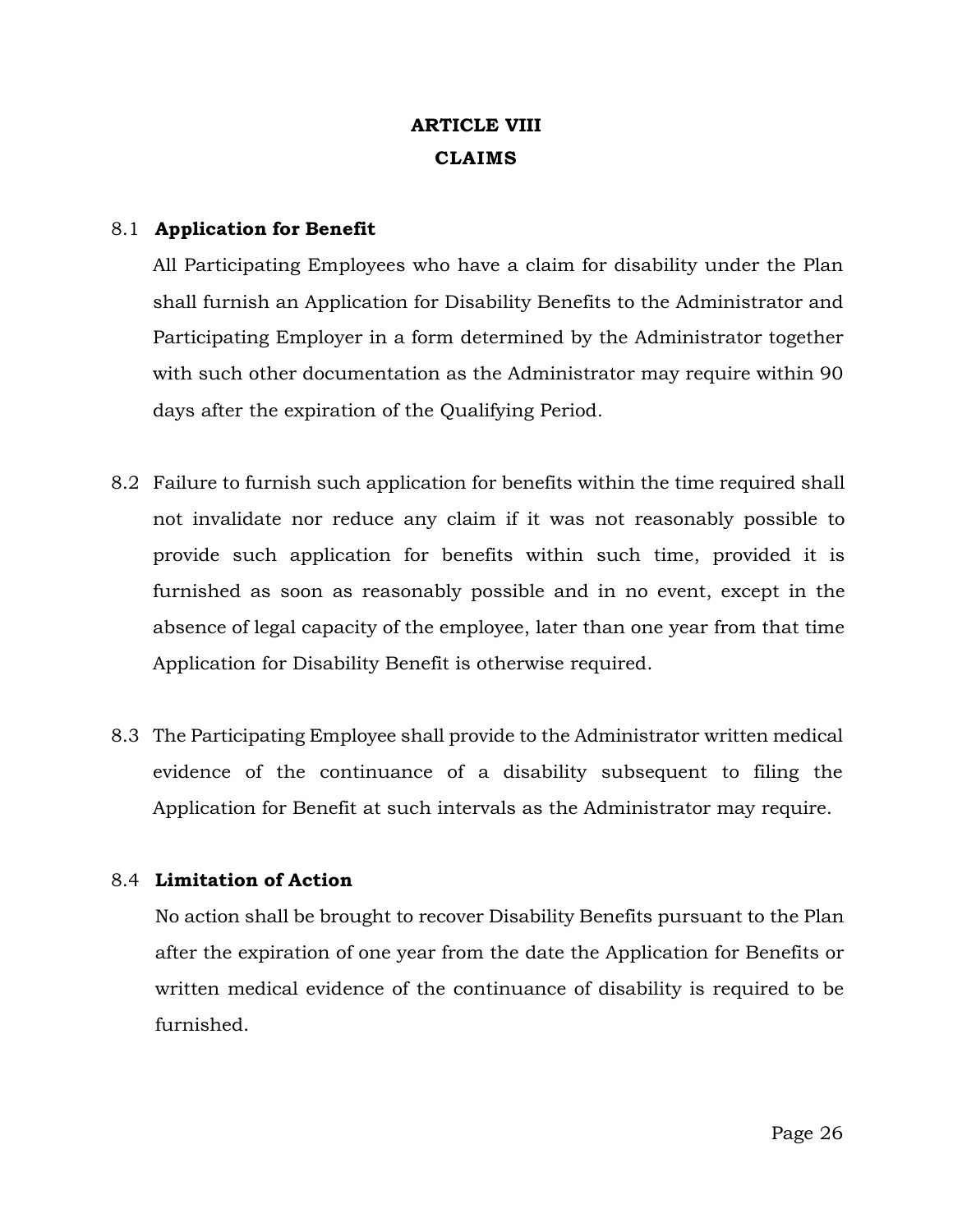## 8.5 **Medical Examination**

The Administrator shall have the right and opportunity to have a Physician it designates examine a Participating Employee who applies for benefits when and as often as it may reasonably require during the period for which such individual receives Disability Benefits under the Plan.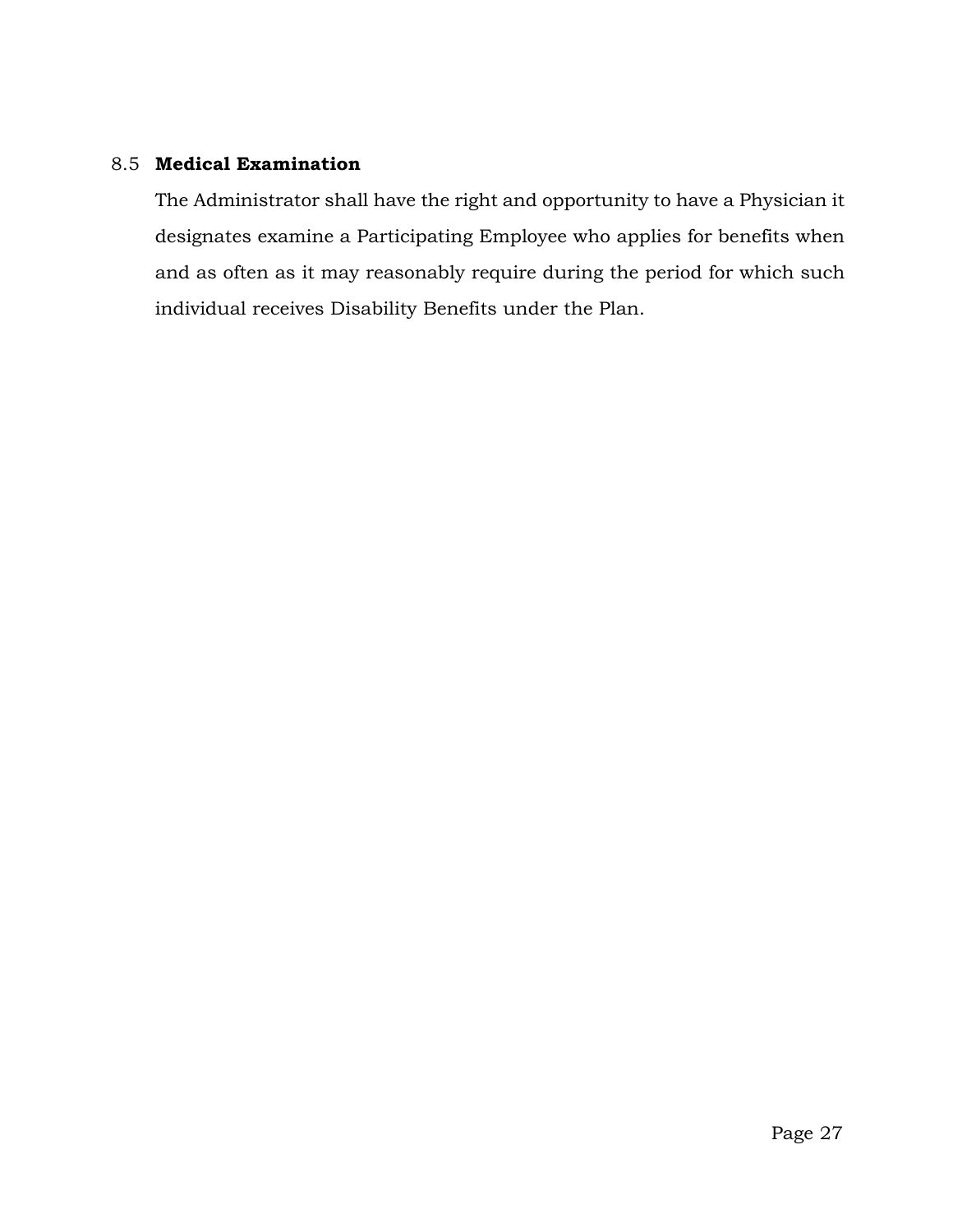# **ARTICLE IX DISCONTINUANCE AND AMENDMENT**

#### 9.1 **Discontinuance**

The Administrator reserves the right to discontinue this Plan either in its entirety or as it applies to any Participating Employer. Unless agreed otherwise between the Participant Employer or Employers, and the Administrator shall give written notice of its intention to terminate at least 31 days prior to the date of discontinuance.

## 9.2 **Amendment**

The Administrator reserves the right to amend the Plan in whole or in part upon 31 days notice to the Participating Employers. No such amendment will affect the benefits payable in respect of a Period of Disability which commenced prior to the expiry of the 31 days of notice.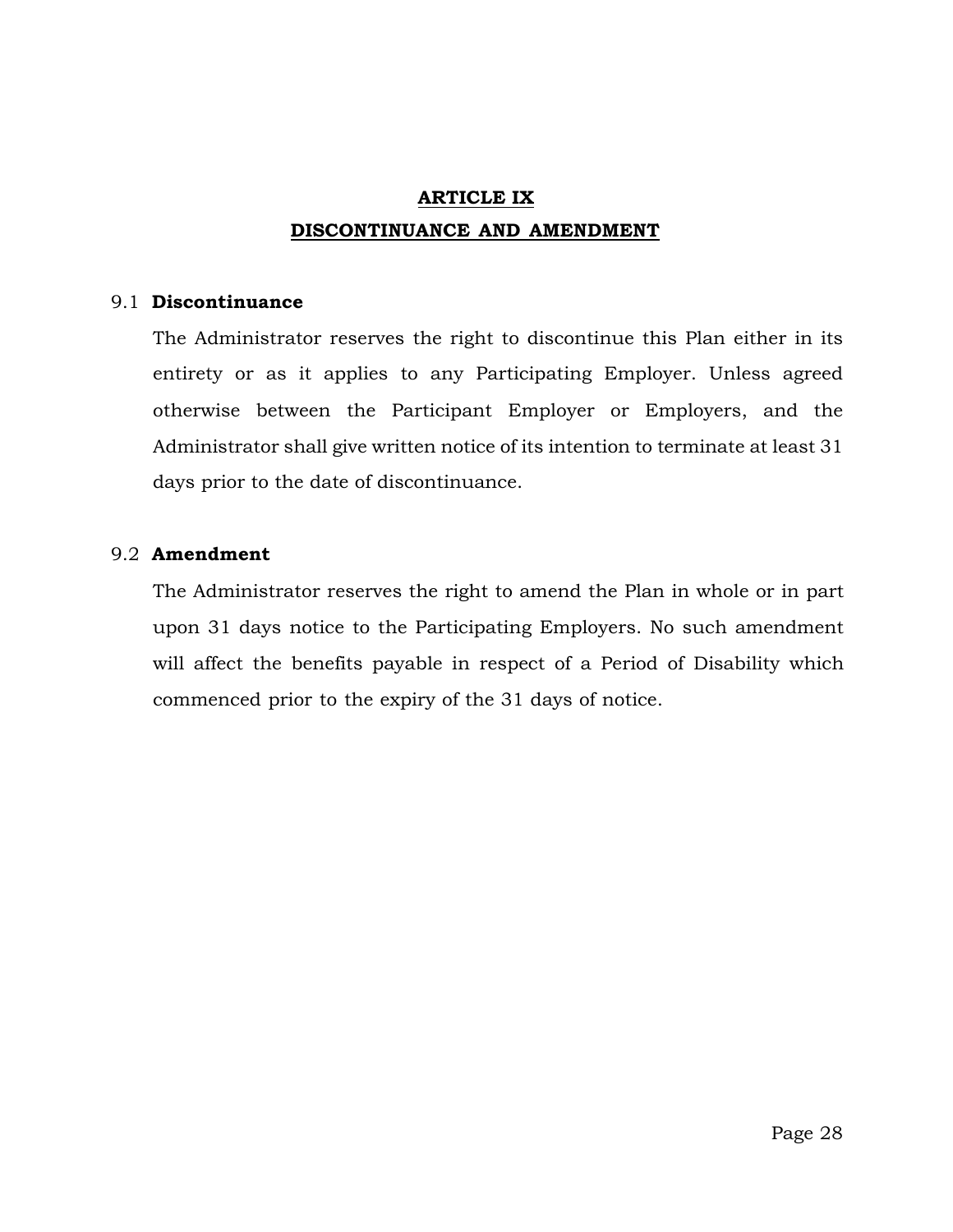# **ARTICLE X DISPUTE RESOLUTION**

#### 10.1 **Administrator**

The Administrator shall be responsible to administer the Plan and approve or deny claims for Disability Benefits in its sole discretion but consistent with the terms of the Plan.

#### 10.2 **Appeal to DIP Council**

A Participating Employee who disputes the approval or denial of a claim for Disability Benefits or any aspect of such a claim may appeal in writing to the DIP Council within 60 days from the date the Participating Employee received the decision from the Administrator.

- 10.3 A Participating Employee who appeals to the DIP Council shall be entitled to make such written submissions and provide such written information or argument to the DIP Council as they see fit.
- 10.4 The DIP Council shall consider the written appeal submitted by the Participating Employee, all existing information including medical evidence and consider any additional medical information submitted by the Participating Employee. In considering the appeal, the DIP Council may accept any evidence that it considers appropriate, fix its own procedures and processes and is not bound by the rules of law concerning evidence.